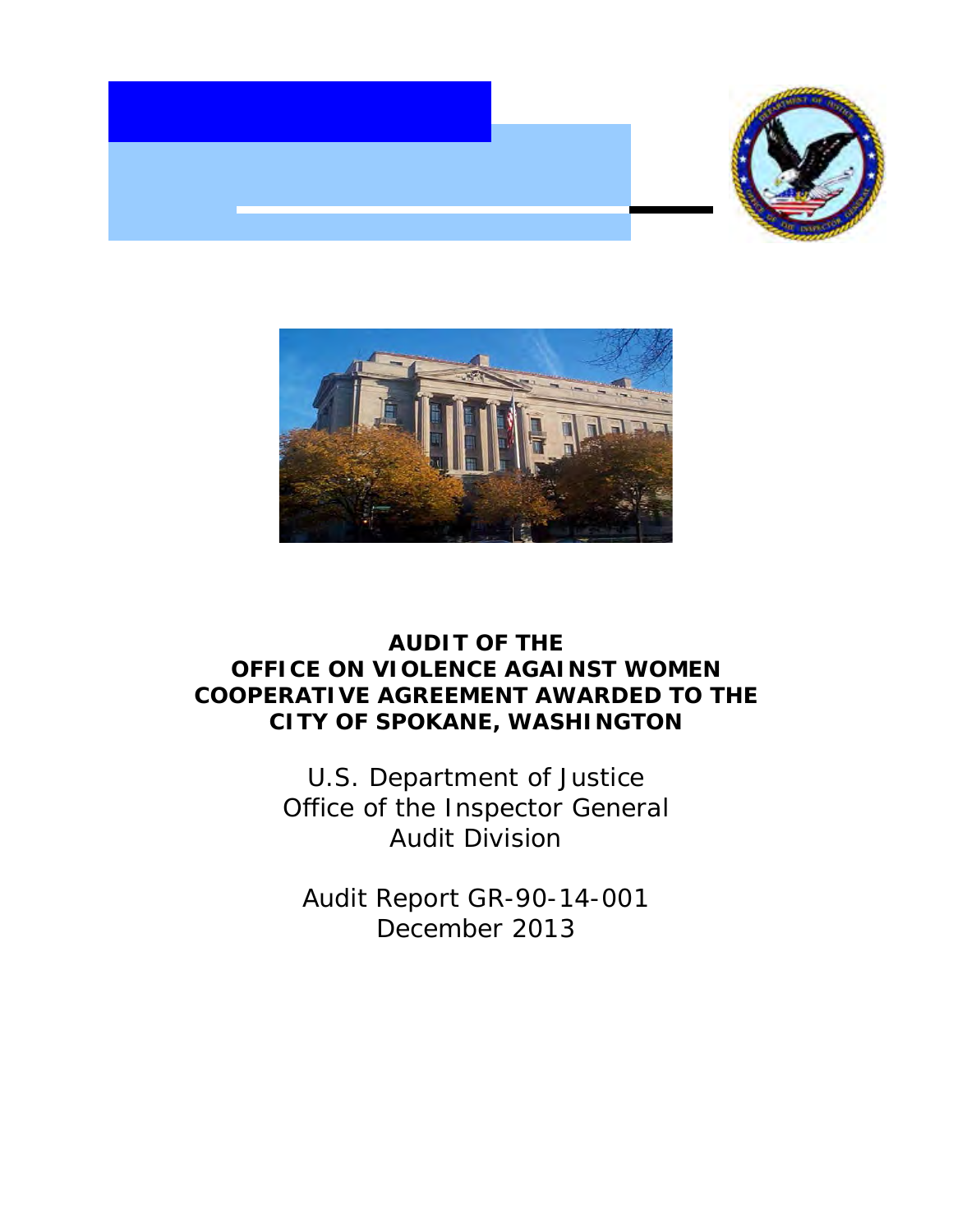## **AUDIT OF THE OFFICE ON VIOLENCE AGAINST WOMEN COOPERATIVE AGREEMENT AWARDED TO THE CITY OF SPOKANE, WASHINGTON**

## **EXECUTIVE SUMMARY**

awarded to the City of Spokane, Washington (Spokane).<sup>1</sup> The objective of The U.S. Department of Justice Office of the Inspector General, Audit Division, has completed an audit of a \$380,823 cooperative agreement (2008-EW-AX-K009) that the Office on Violence Against Women (OVW), our audit was to review performance in the following areas: (1) internal control environment; (2) drawdowns; (3) program income; (4) expenditures including personnel, fringe benefits, indirect costs, and accountable property; (5) matching; (6) monitoring of sub-recipients and contractors; (7) budget management; (8) reporting; (9) additional award requirements; (10) program performance and accomplishments; and (11) post end date activity.

to victims through the criminal justice process. $2$  The team's goals included cases. However, our audit revealed that elder abuse investigations actually increase in reports of elder abuse during the same period. In discussing this Spokane to identify solutions to ensure that investigations related to crimes According to the award application, Spokane proposed using the cooperative agreement funds to support a multidisciplinary team that would respond to cases involving elder abuse by providing counseling and support enhancing services for victims of elder abuse, as well as improving the identification, investigation, prosecution, and adjudication of elder abuse decreased during the award period even though Spokane experienced an issue with Spokane officials, we identified a concern that elder abuse investigations may be becoming backlogged due to limited personnel assigned to those investigations. We recommend that OVW work with against the elderly are not neglected as a result of other program activity.

 with award requirements. Specifically, we questioned \$17,368 of Spokane's We also identified deficiencies regarding Spokane's internal controls, drawdowns, expenditures, accountable property records, and compliance award expenditures, including \$15,268 related to non-OVW sponsored

-

<span id="page-1-0"></span> $1$  The cooperative agreement was awarded to the City of Spokane, Washington, and was administered by the Spokane Police Department. For uniformity, we refer to the awardee as Spokane throughout the report, unless stated otherwise.

<span id="page-1-1"></span> County Prosecuting Attorney, charitable non-profit organizations, and a law school. <sup>2</sup> The multidisciplinary team included the Spokane Police Department, the Spokane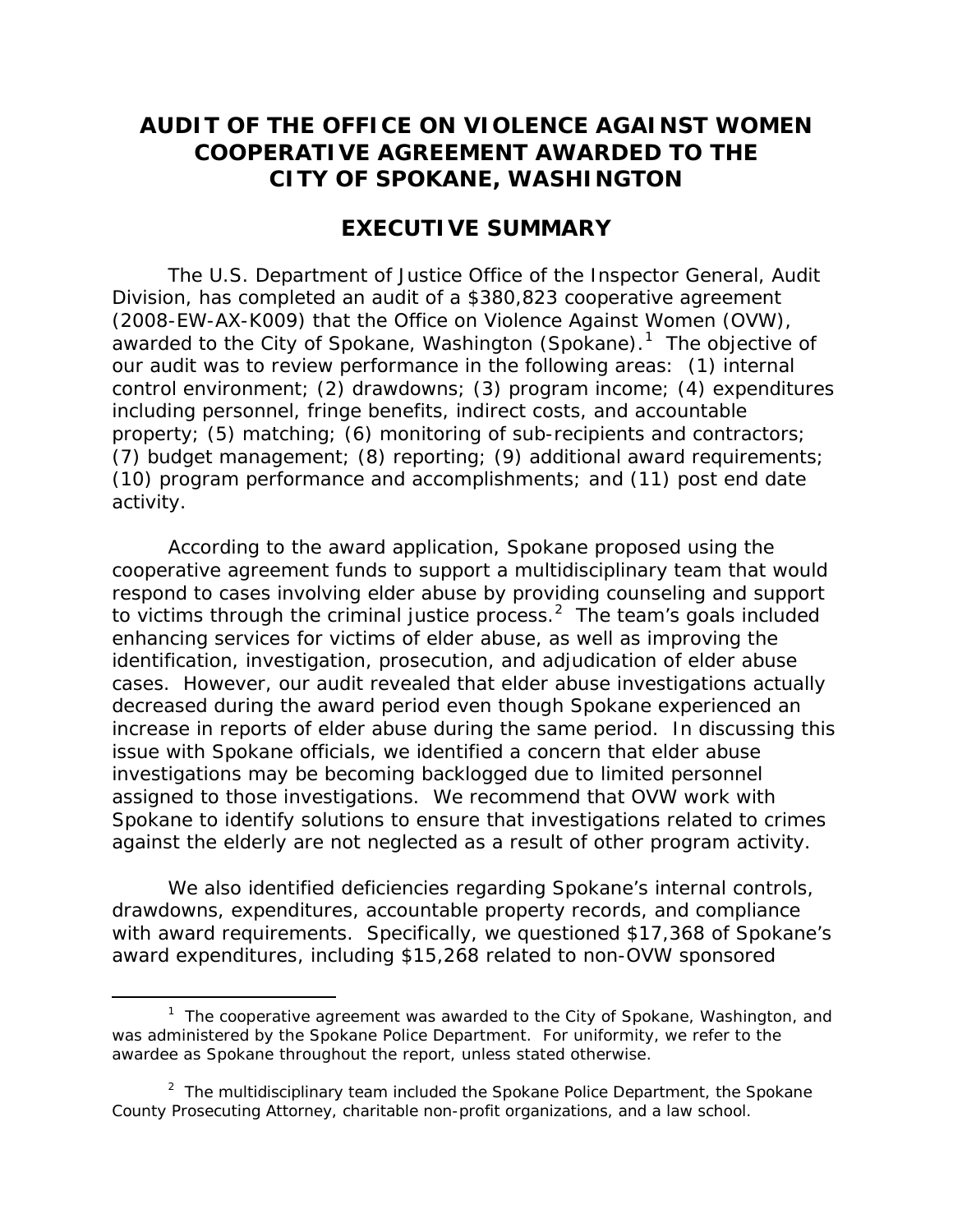seminars attended without prior OVW approval, which violated award rules. a \$527 car rental cost unrelated to the OVW award project. Spokane also until 3.5 months later at which time it corrected the drawdown. Further, we supporting documentation for those expenditures. We also identified \$1,573 in unsupported travel and training costs, as well as erroneously drew down \$22,076 in OVW funds and did not identify the error reported concerns with Spokane's management of accountable property, controls over its approved Master Vendor List, and Federal Financial Reports. Spokane also paid a contractor without adequate documentation of work completed, but as a result of our audit requested and received adequate

 Recommendations section of this report. Our report contains nine audit objective, scope, and methodology are discussed in Appendix I. The Schedule of Dollar-related Findings is found in Appendix II. The results of our audit are discussed in detail in the Findings and recommendations. We discussed the results of our audit with Spokane officials and have included their comments in the report, as applicable. The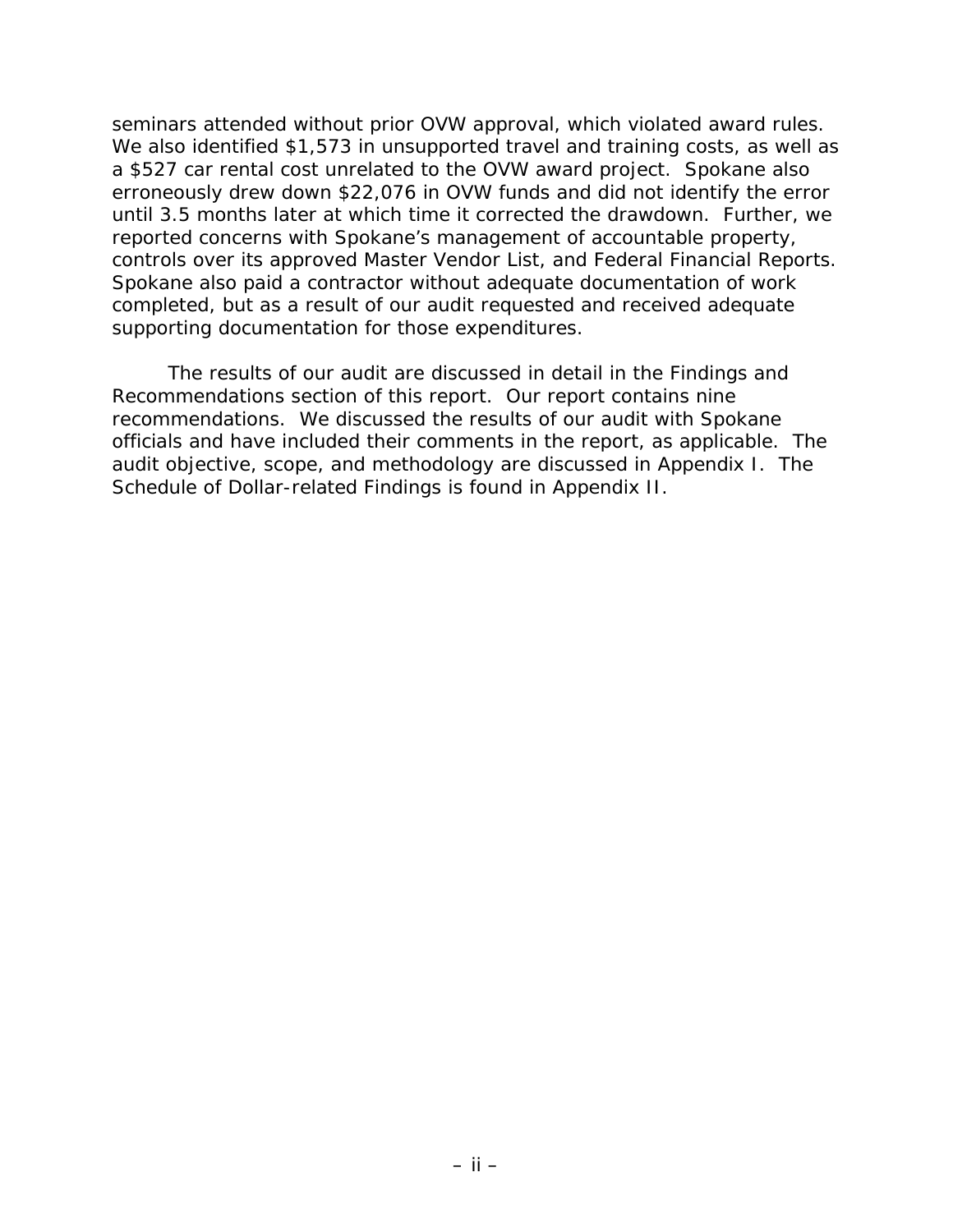# **TABLE OF CONTENTS**

|     | FINDINGS AND RECOMMENDATIONS 4                                                                |
|-----|-----------------------------------------------------------------------------------------------|
|     |                                                                                               |
|     |                                                                                               |
|     |                                                                                               |
|     |                                                                                               |
|     |                                                                                               |
|     |                                                                                               |
|     |                                                                                               |
|     |                                                                                               |
|     | Program Performance and Accomplishments 12                                                    |
|     |                                                                                               |
|     |                                                                                               |
|     |                                                                                               |
|     | <b>APPENDICES:</b>                                                                            |
| I – | OBJECTIVE, SCOPE, AND METHODOLOGY  17                                                         |
|     | II - SCHEDULE OF DOLLAR-RELATED FINDINGS  19                                                  |
|     | <b>III - CITY OF SPOKANE, WASHINGTON</b><br>RESPONSE TO THE DRAFT AUDIT REPORT  20            |
|     | <b>IV - OFFICE ON VIOLENCE AGAINST WOMEN</b><br>RESPONSE TO THE DRAFT AUDIT REPORT 24         |
|     | V - OFFICE OF THE INSPECTOR GENERAL ANALYSIS AND<br>SUMMARY OF ACTIONS NECESSARY TO CLOSE THE |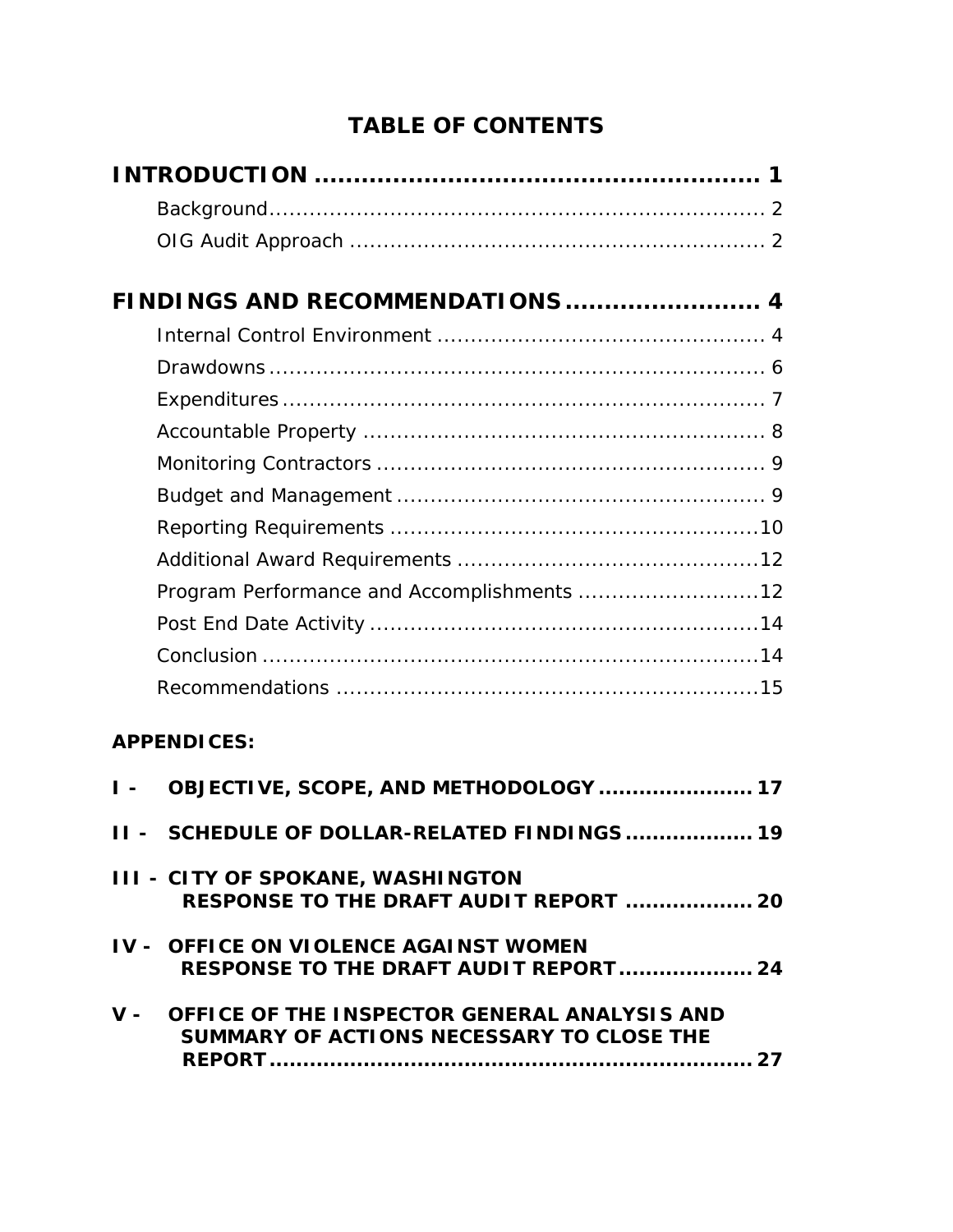# **AUDIT OF THE OFFICE ON VIOLENCE AGAINST WOMEN COOPERATIVE AGREEMENT AWARDED TO THE CITY OF SPOKANE, WASHINGTON**

## **INTRODUCTION**

awarded to the City of Spokane, Washington (Spokane).<sup>1</sup> The purpose of strengthen effective responses to violence against women, and to increase training for police, prosecutors, and the judiciary in recognizing, violence, and sexual assault against individuals 50 years or older. As of The U.S. Department of Justice Office of the Inspector General (OIG), Audit Division, has completed an audit of a \$380,823 cooperative agreement (2008-EW-AX-K009) that the Office on Violence Against Women (OVW), this award was to provide opportunities for Spokane to develop and investigating, and prosecuting instances of neglect, exploitation, domestic December 2012, Spokane had expended \$199,459 (52 percent) of the award.

| EXHIBIT <sub>1</sub>      |
|---------------------------|
| OVW COOPERATIVE AGREEMENT |
| <b>AWARDED TO SPOKANE</b> |

| <b>AWARD</b>    | <b>AWARD</b><br><b>START DATE</b> | <b>AWARD</b><br><b>END DATE<sup>2</sup></b> | <b>AWARD</b><br><b>AMOUNT</b> |  |
|-----------------|-----------------------------------|---------------------------------------------|-------------------------------|--|
| 2008-EW-AX-K009 | 10/01/08                          | 09/30/12                                    | 380.823                       |  |
|                 |                                   | Total                                       | \$380,823                     |  |

Source: OVW

 under Award 2008-EW-AX-K009 were allowable, reasonable, and in performance in the following areas: (1) internal control environment; The purpose of our audit was to determine whether costs claimed accordance with applicable laws, regulations, guidelines, and terms and conditions of the award. The objective of our audit was to review (2) drawdowns; (3) program income; (4) expenditures including personnel, fringe benefits, indirect costs, and accountable property; (5) matching; (6) monitoring of sub-recipients and contractors; (7) budget management; (8) reporting; (9) additional award requirements; (10) program performance and accomplishments; and (11) post end date activity. We determined that

<span id="page-4-1"></span><span id="page-4-0"></span>l  $1$  The cooperative agreement was awarded to the City of Spokane, Washington, and was administered by the Spokane Police Department. For uniformity, we refer to the awardee as Spokane throughout the report, unless stated otherwise.

 $2$  The Award End Date includes all approved time extensions.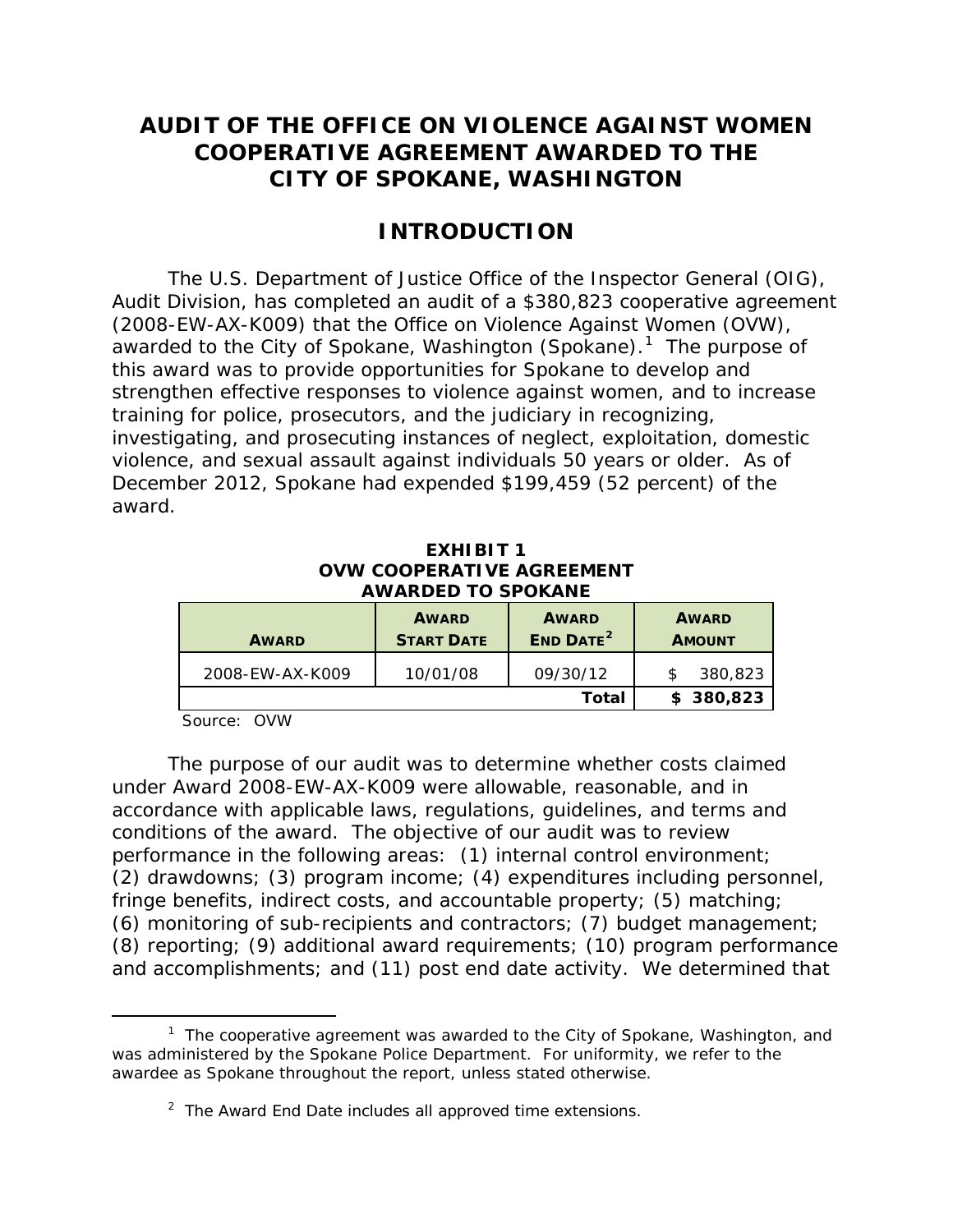program income, indirect costs, and matching were not applicable to this award.

## **Background**

 Spokane is located in the County of Spokane, Washington, approximately 280 miles east of Seattle. Spokane is one of the largest cities in the state with a population of 208,916, while Spokane County has a population of 471,221.

through its implementation of the Violence Against Women Act.<sup>[3](#page-5-0)</sup> Created in across the county. The mission of OVW is to provide federal leadership in OVW provides national leadership in reducing violence against women 1995, OVW administers financial and technical assistance to communities developing the nation's capacity to reduce violence against women and administer justice for and strengthen services to victims of domestic violence, dating violence, sexual assault, and stalking. By forging state, local, and tribal partnerships among police, prosecutors, judges, victim advocates, health care providers, faith leaders, and others, OVW grant programs help provide victims with the protection and services they need to pursue safe and healthy lives, while simultaneously enabling communities to hold offenders accountable for their violence.

 involving elder abuse. This team was to provide counseling and support to process. The multidisciplinary team included the Spokane Police OVW awarded a cooperative agreement to Spokane from its Enhanced Training and Services to End Violence and Abuse of Women in Later Life Program. To accomplish the purpose of the cooperative agreement, Spokane created a multidisciplinary team that would respond to cases victims, while simultaneously walking them through the criminal justice Department, the Spokane County Prosecuting Attorney, charitable non-profit organizations, and a law school.

## **OIG Audit Approach**

<span id="page-5-0"></span> $\overline{a}$ 

 important conditions of the cooperative agreement. Unless otherwise stated in our report, the criteria we audited against are contained in the Office of We tested Spokane's compliance with what we consider to be the most Justice Programs Financial Guide *(OJP Financial Guide)*, award documents, Code of Federal Regulations (C.F.R.), and Office of Management and Budget (OMB) Circulars. Specifically, we tested:

<sup>3</sup> Pub. L. No. 103-322 (1994).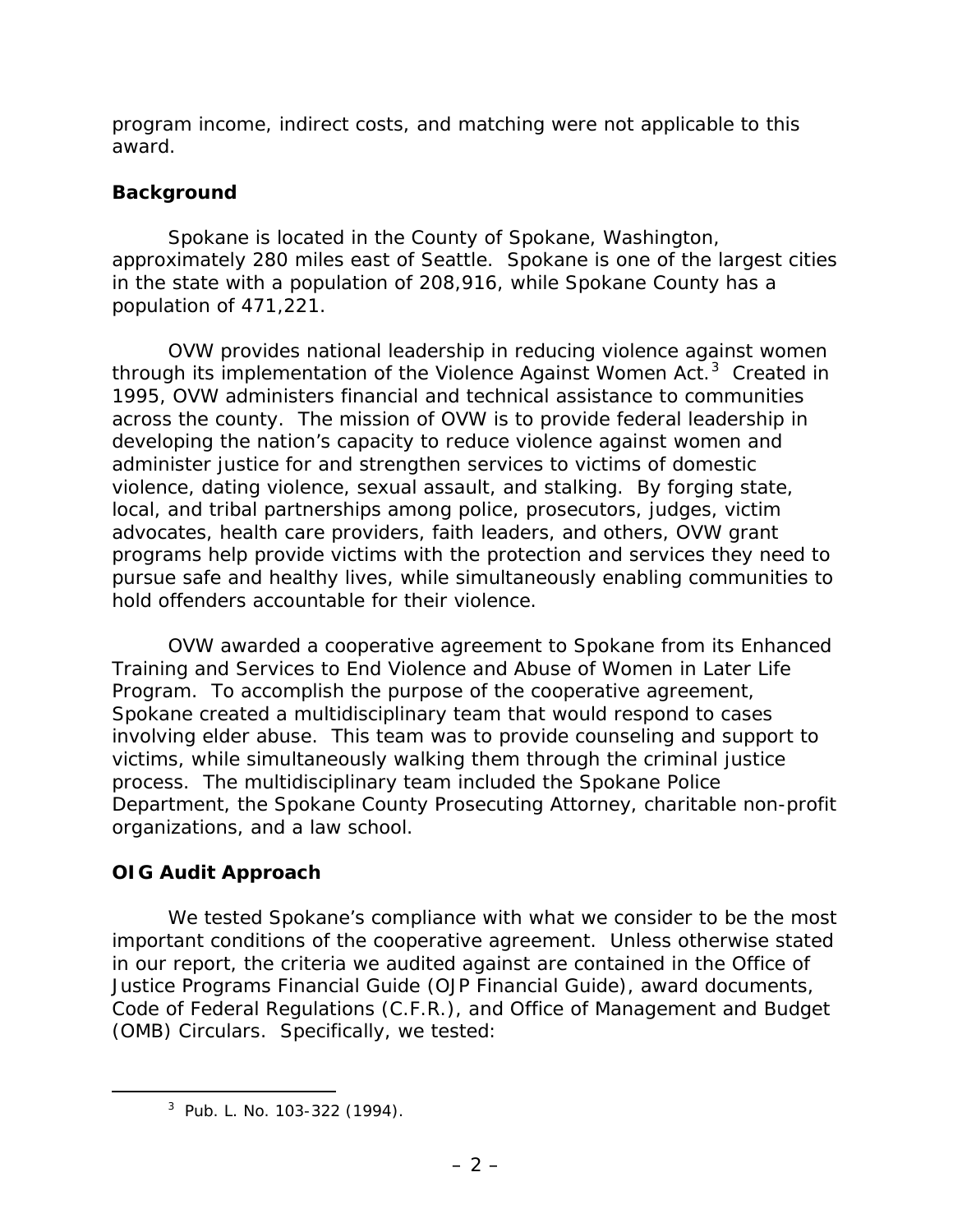- • **Internal Control Environment**  to determine whether the internal controls in place for the processing and payment of funds were adequate to safeguard the funds awarded to Spokane and ensure compliance with the terms and conditions of the award.
- **Drawdowns** to determine whether drawdowns were adequately supported and if Spokane was managing receipts in accordance with federal requirements.
- • **Expenditures**  to determine whether costs charged to the award, including payroll and fringe benefits were accurate, adequately supported, allowable, reasonable, and allocable.
- • **Monitoring Sub-recipients and Contractors**  to determine that contractors have adequate internal controls.
- **Budget Management** to determine whether there were deviations between the amounts budgeted and the actual costs for each category.
- • **Reporting**  to determine if the required financial and accurately reflected award activity. programmatic reports were submitted in a timely manner and
- • **Additional Award Requirements**  to determine whether Spokane complied with award guidelines, special conditions, and solicitation criteria.
- • **Program Performance and Accomplishments**  to determine whether Spokane made a reasonable effort to accomplish stated objectives.
- • **Post End Date Activit***y*  to determine whether Spokane submitted its final progress and financial reports in a timely manner.

 Recommendations section of this report. Our report contains nine officials and have included their comments in the report, as applicable. The audit objective, scope, and methodology are discussed in Appendix I. The Schedule of Dollar-related Findings is found in Appendix II. The results of our audit are discussed in detail in the Findings and recommendations. We discussed the results of our audit with Spokane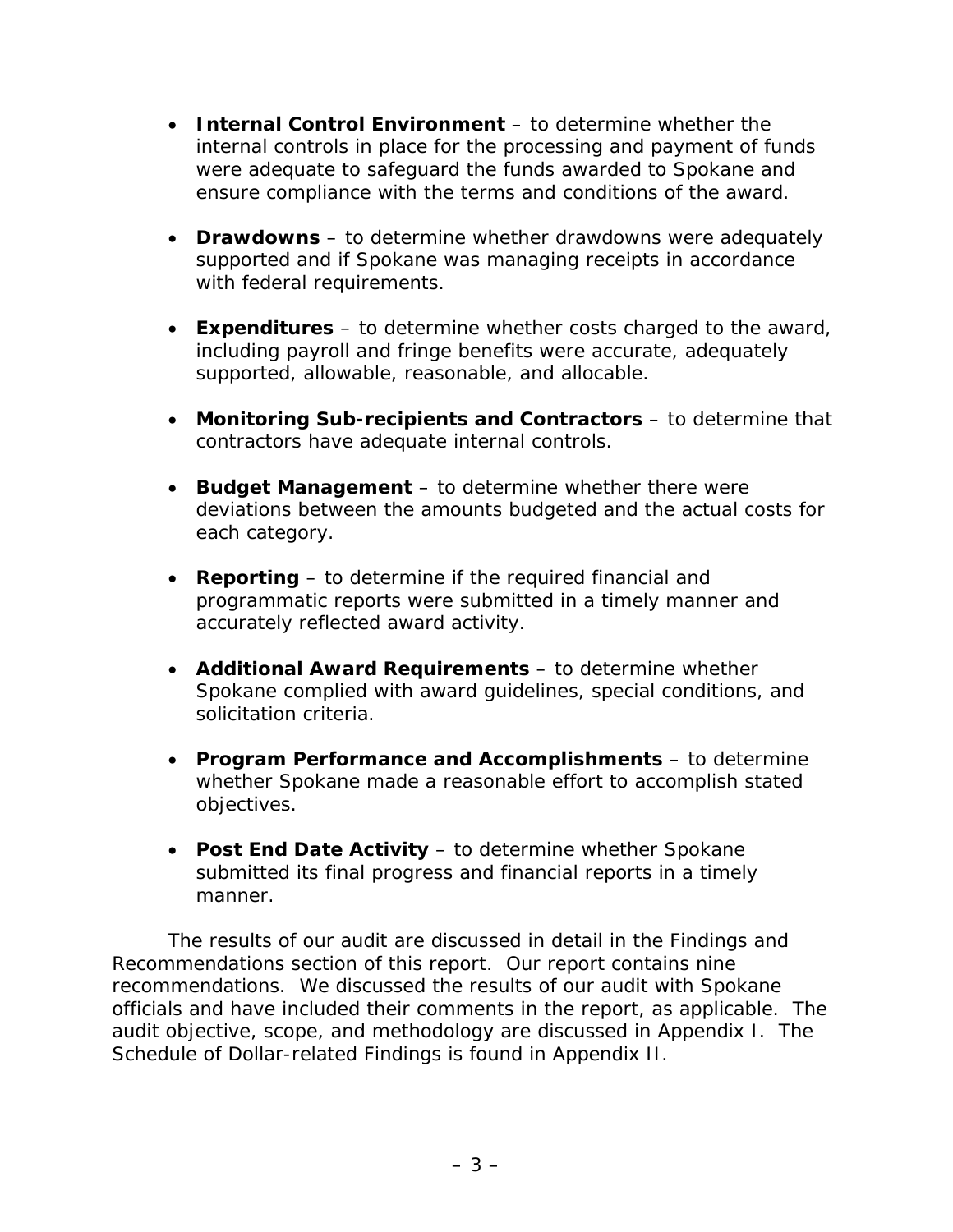# **FINDINGS AND RECOMMENDATIONS**

 of elder abuse during the same period. We also down \$22,076 in OVW funds and did not identify the error We found that Spokane did not comply with essential award requirements in seven of the nine areas that we tested. Specifically, we found that elder abuse investigations actually decreased during the award period even though Spokane experienced an increase in reports questioned \$17,368 of Spokane's award expenditures, including \$15,268 related to non-OVW sponsored seminars. We identified \$1,573 in unsupported travel and training costs, as well as a \$527 car rental cost unrelated to the OVW award project. Spokane also erroneously drew until 3.5 months later at which time it corrected the drawdown. Our audit also revealed deficiencies in Spokane's accountable property records, controls over its approved Master Vendor List, and Federal Financial Reports.<sup>[4](#page-7-0)</sup>

## **Internal Control Environment**

 laws, regulations, guidelines, and terms and conditions of the award. We We reviewed Spokane's policies and procedures, Single Audit Report, and financial management system to assess its risk of noncompliance with also interviewed individuals from Spokane's grant management, accounting, and finance staff regarding internal controls and processes related to personnel, purchasing, and accounts payable functions. Finally, we observed the financial management system, as a whole, to further assess risk.

## *Single Audit*

 $\overline{a}$ 

 conducted. We reviewed Spokane's most recent Single Audit for According to OMB Circular A-133, non-federal entities that expend \$500,000 or more in federal awards in a year shall have a Single Audit

<span id="page-7-0"></span> $4$  Our prior audit of an OJP grant to Spokane also disclosed deficiencies with its accountable property records, controls over its approved Master Vendor List, and Federal Financial Reports.

 Financial Reports. U.S. Department of Justice Office of the Inspector General, *Audit of the Office of Justice Programs Edward Byrne Memorial Justice Assistance Grant Program Grants Awarded to the City of Spokane, Washington*, Audit Report GR-90-13-007 (September 2013), 7, 10 12.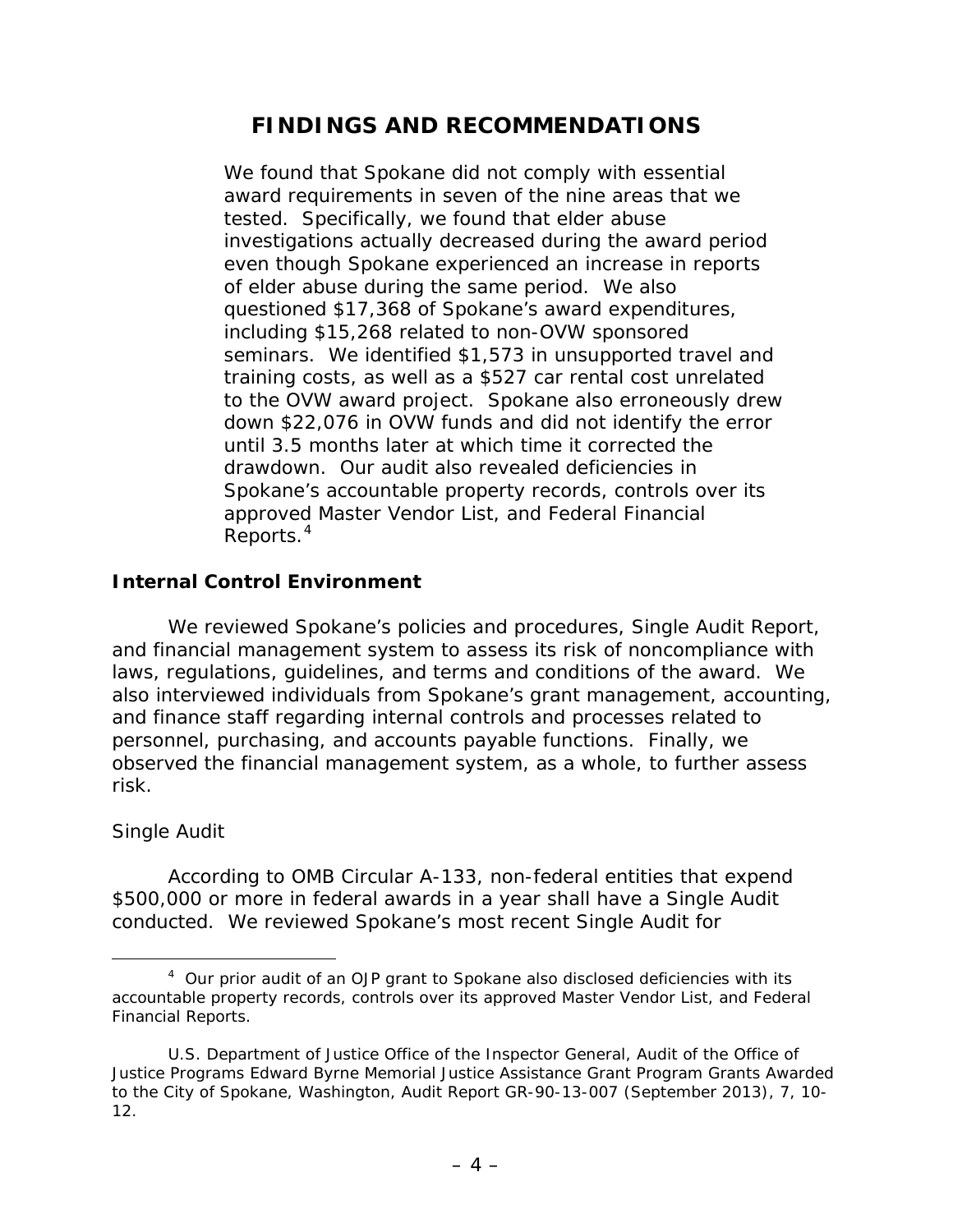fiscal year 2010 which was issued September 26, 2011, and noted that the independent auditors issued an unqualified opinion. Independent auditors over major federal programs. In addition, there were no deficiencies that reported no deficiencies in the design or operation of the internal controls were considered material weaknesses.

### *Financial Management System*

 $\overline{a}$ 

 accurately account for funds awarded to them." In addition, the maintenance of financial data to enable planning, control, and measurement. The *OJP Financial Guide* requires that all award recipients "establish and maintain adequate accounting systems and financial records to *OJP Financial Guide* requires that the accounting system provide adequate Finally, it requires that award recipients separately account for each award and not commingle funds.

 (FMS II). Based on our review of award-related transactions, we found that Spokane utilized FMS II to accurately account for award-related receipts and expenditures. Further, we found that award-related transactions, such as Overall, we found that Spokane adequately maintained award–related financial records and data in accordance with the *OJP Financial Guide.*  Spokane utilized the Mitchell Humphrey Financial Management System II receipts and expenditures, were separately tracked from other funding.

 more detail in the Drawdown section of this report, we identified a the accountant to falsify vendor addresses thereby allowing for payment of However, we noted two internal control weaknesses. As discussed in breakdown in controls that did not allow Spokane to immediately identify an erroneous drawdown. Also, we noted a weakness regarding Spokane's Master Vendor List. Specifically, the accountant who processes accounts payable also has access to the Master Vendor List. This access could allow fictitious invoices with OVW funds. We discussed this weakness with Spokane and it believes internal controls are in place to mitigate the risk as the accountant has limited access to the Master Vendor List and another individual is responsible for reconciling the City's operating bank account once payment has been made. Nevertheless, we recommend that OVW ensure that Spokane strengthen its internal controls over the Master Vendor List by limiting who has access to the list in order to minimize the potential risk of unauthorized changes to vendor information.[5](#page-8-0) 

<span id="page-8-0"></span> $5$  Our prior audit of an OJP grant to Spokane also disclosed this deficiency related to controls over Spokane's approved Master Vendor List. OIG, *Audit of the Office of Justice Programs Edward Byrne Memorial Justice Assistance Grant Program Grants Awarded to the City of Spokane, Washington*, 7.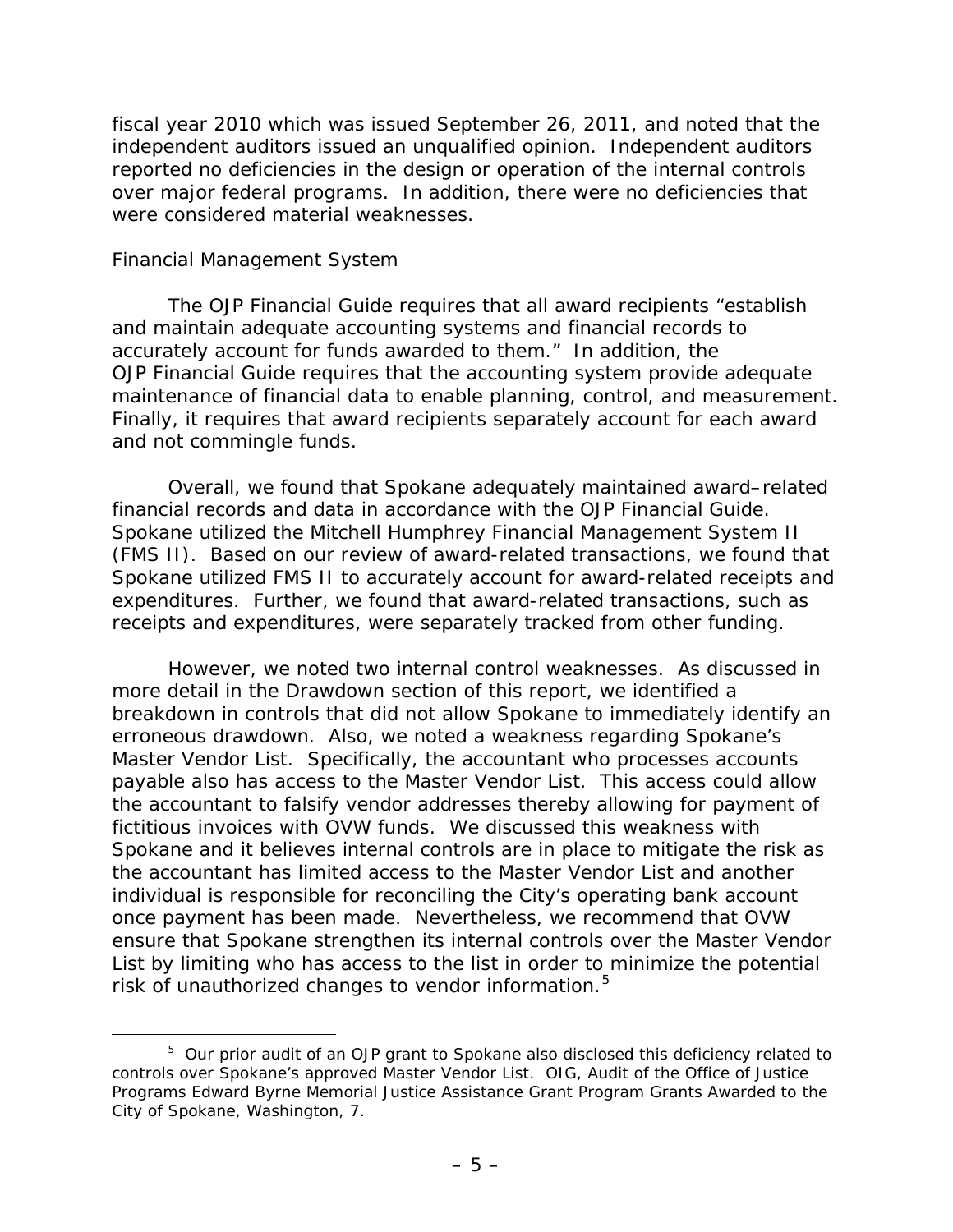### **Drawdowns**

 The *OJP Financial Guide*, Part III, Chapter 1 generally requires that is the minimum needed for disbursements to be made immediately or within 10 days. According to a Spokane official, drawdowns were made as recipients time their drawdown request to ensure that federal cash-on-hand reimbursements and based on the previous quarter's expenditures.

 We tested 13 drawdowns by comparing the drawdown amounts to the incorrect drawdown of \$22,076 that was received on December 22, 2009. incorrect drawdown of \$22,076 that was received on December 22, 2009.<br>According to a Spokane official, the \$22,076 drawdown was supposed to be 6 months, there was a balance of receipts exceeding actual expenditures. corrections. When we discussed this issue with a Spokane official, she drawdown requests to actual expenditures. We recommend that OVW expenditures recorded in the general ledger. As illustrated in Exhibit 2, we noted variances between the cumulative amounts that were drawn down and the actual cumulative expenditures. Most significantly, we identified an drawn down from another grant, but was mistakenly drawn down from the OVW cooperative agreement. As a result, for a period of approximately This was contrary to the requirement that drawdowns be expended within 10 days of receipt. In addition, we learned that the erroneous drawdown of \$22,076 was recorded to another general ledger. Therefore, it was not immediately identified as an error and continued to be uncorrected for a period of approximately 3.5 months. We view this as a breakdown in controls. Controls should have been in place to allow Spokane to immediately identify the error and provide an opportunity to make stated that when they learned of the error, they implemented procedures that included reconciling receipts to expenditures in order to avoid a similar instance in the future. Regarding the erroneous drawdown, given that it was only one instance and Spokane took action to correct the related breakdown in controls, we do not consider it an exception. Spokane recognized this issue and plans to put together a set of written procedures to reconcile ensure Spokane formalize its new procedures that involve the reconciliation of award receipts to actual expenditures before funds are drawn down.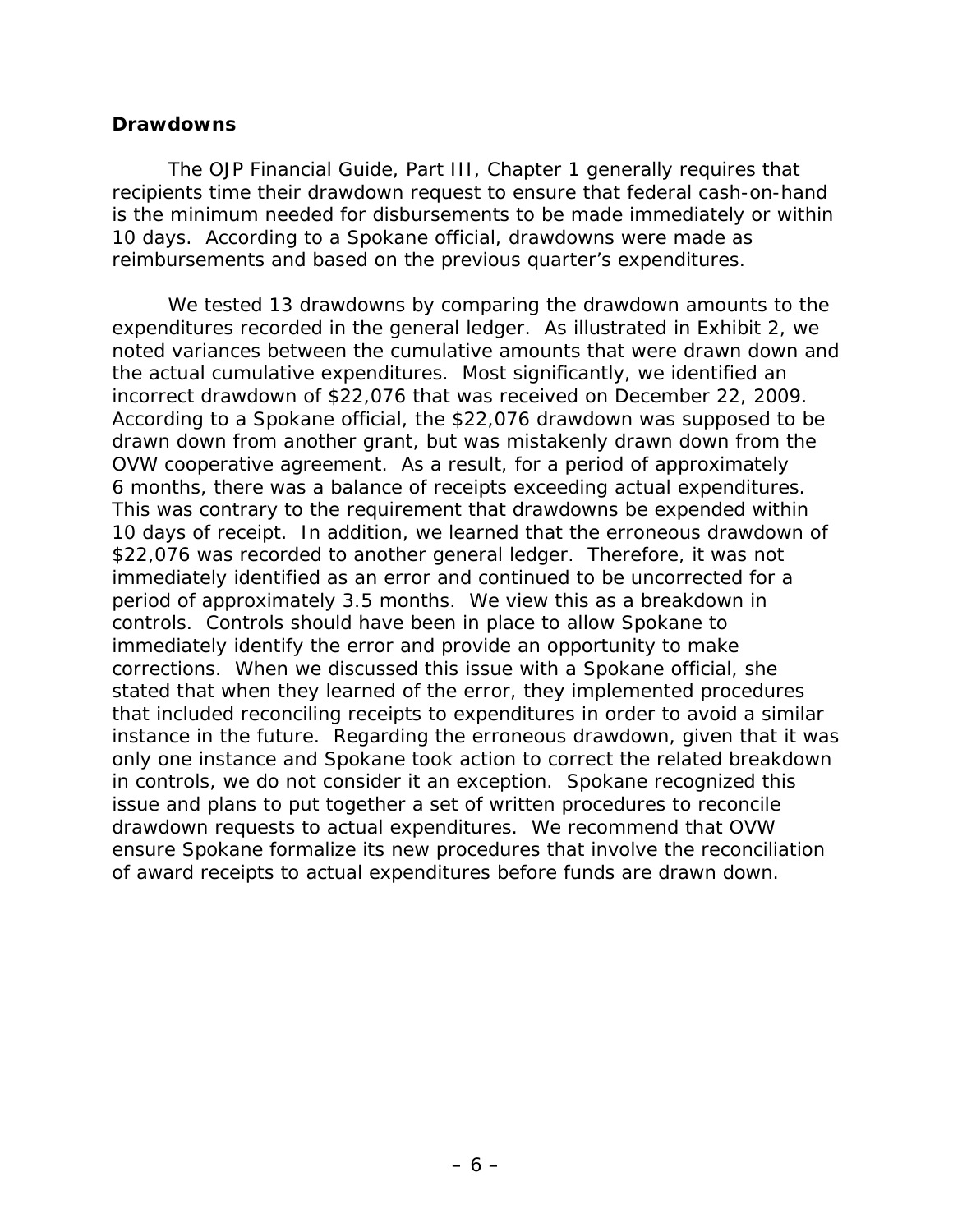| <b>DRAWDOWN HISTORY</b> |                                   |                                              |                                       |                                          |                                         |  |
|-------------------------|-----------------------------------|----------------------------------------------|---------------------------------------|------------------------------------------|-----------------------------------------|--|
| No.                     | <b>DATE OF</b><br><b>DRAWDOWN</b> | <b>AMOUNT</b><br><b>DRAWN</b><br><b>DOWN</b> | <b>CUMULATIVE</b><br><b>DRAWDOWNS</b> | <b>CUMULATIVE</b><br><b>EXPENDITURES</b> | <b>CUMULATIVE</b><br><b>DIFFERENCES</b> |  |
|                         | 01/14/09                          | 1,623<br>\$                                  | 1,623<br>\$                           | 1,623<br>\$                              | \$<br>0                                 |  |
| $\mathcal{P}$           | 04/09/09                          | 7,016                                        | 8,639                                 | 4,754                                    | 3,885                                   |  |
| 3                       | 05/12/09                          | 15,624                                       | 24,263                                | 27,751                                   | $-3,488$                                |  |
| 4                       | 10/02/09                          | 26,410                                       | 50,673                                | 51,808                                   | $-1,135$                                |  |
| 5                       | 12/22/09                          | 22,076                                       | 72,749                                | 63,821                                   | 8,928                                   |  |
| 6                       | 01/20/10                          | 15,064                                       | 87,813                                | 67,709                                   | 20,104                                  |  |
| 7                       | 03/05/10                          | 10,207                                       | 98,020                                | 70,876                                   | 27,144                                  |  |
| 8                       | 06/17/10                          | 3,314                                        | 101,334                               | 99,210                                   | 2,124                                   |  |
| 9                       | 10/26/10                          | 21,271                                       | 122,605                               | 122,606                                  | -1                                      |  |
| 10                      | 02/04/11                          | 14,852                                       | 137,457                               | 140,929                                  | $-3,472$                                |  |
| 11                      | 07/22/11                          | 19,223                                       | 156,680                               | 158,857                                  | $-2,177$                                |  |
| 12                      | 10/20/11                          | 13,662                                       | 170,342                               | 171,833                                  | 1,491                                   |  |
| 13                      | 02/01/12                          | 5,685                                        | 176,027                               | 176,064                                  | $-37$                                   |  |

### **EXHIBIT 2 DRAWDOWN HISTORY**

Source: OIG Analysis of Spokane's drawdowns and general ledger

### **Expenditures**

 of the award*.* We judgmentally selected a sample of 25 transactions totaling \$46,603 in August 2011 from a universe of \$74,386 in expenditures to expenditures. We reviewed supporting documentation including purchase that were unallowable, unauthorized, and unsupported that we discuss in As of December 2012, Spokane had expended \$199,459 (52 percent) determine if costs charged to the award were allowable and in compliance with terms and conditions. The expenditures we selected included costs related to salaries, travel, training, supplies, and contractor-related orders, invoices, receipts, and check copies. Our review found transactions more detail below.

### *Unallowable Expenditures*

 any training, workshops, or conferences not sponsored by OVW." During our not aware of the requirement to obtain prior OVW approval. We considered these expenditures as unallowable. Therefore, we questioned \$15,268 in According to the special conditions for the award, "the grantee must receive prior approval from OVW before using OVW grant funds to attend review, we identified six expenditures totaling \$15,268 for Spokane employees to attend non-OVW sponsored seminars for which Spokane did not obtain prior OVW approval. According to Spokane officials, they were travel and training expenditures and we recommend that OVW ensure Spokane remedies the \$15,268 in unauthorized training expenditures.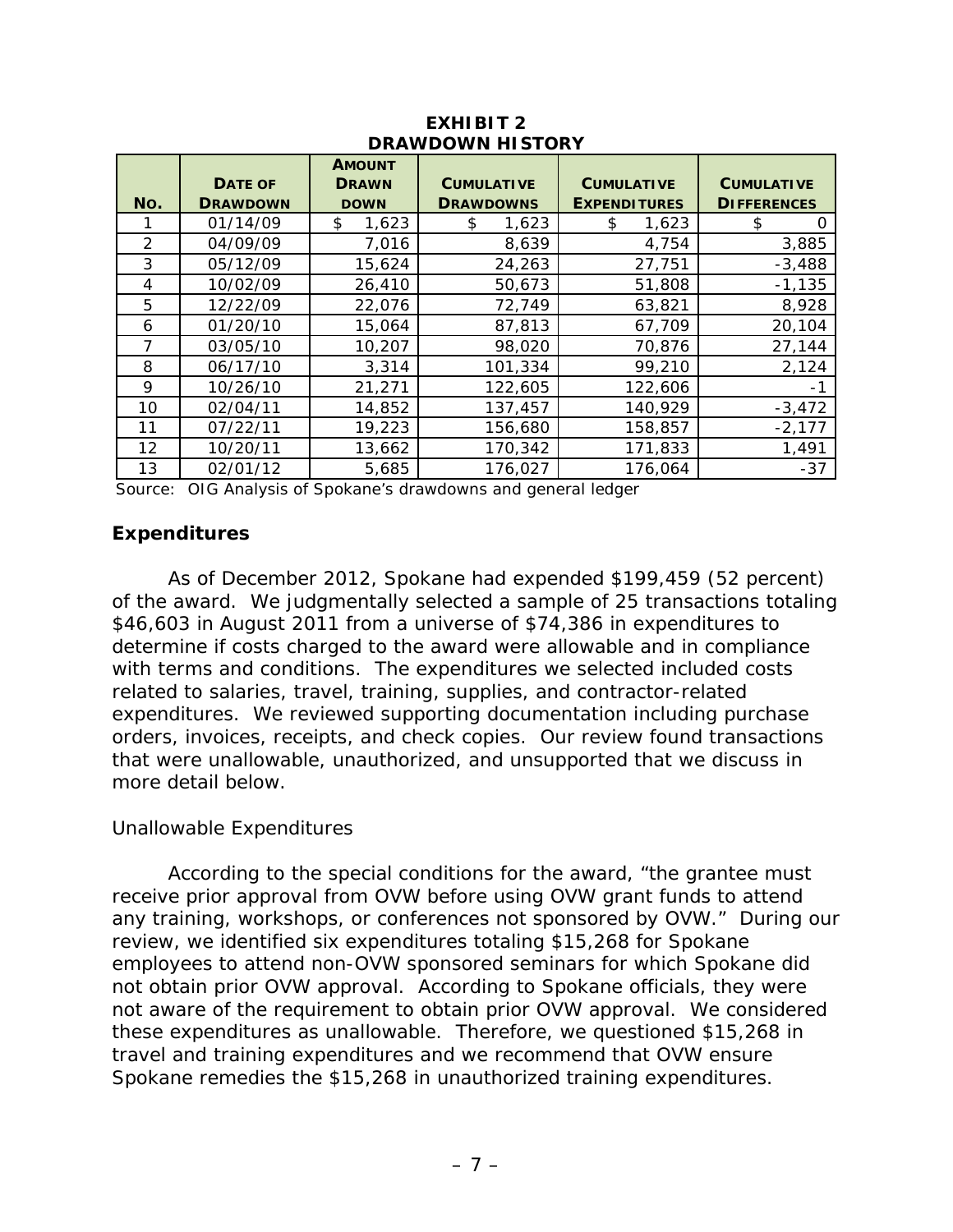related to the OVW cooperative agreement. According to a Spokane official, the car rental fee was inadvertently billed to the OVW award when it should amount. Additionally, we identified a \$527 rental car expenditure that was not have been billed to the Spokane Law Enforcement Information System Department. As of September 2012, Spokane had not corrected this error. As a result, we questioned the \$527 travel expenditure as unallowable and we recommend that OVW ensure Spokane remedies the unallowable

## *Unsupported Expenditures*

 According to 2 C.F.R. Part 225, costs must be necessary, reasonable, 25 transactions we reviewed were properly supported. However, we noted a \$1,573 expenditure related to travel and training that was not adequately supported. During our audit, we requested from Spokane supporting documentation but none was provided. A Spokane official informed us that supporting documentation if available. Therefore, we questioned the \$1,573 Spokane remedies the questioned expenditure. and adequately documented. Our expenditure testing found that 24 of the they would take another look at the \$1,573 expenditure and provide expenditure as inadequately supported and we recommend that OVW ensure

## *Personnel*

 According to the *OJP Financial Guide,* charges made to federal awards reasonable allocation of costs to each activity must be made based on time for salaries, wages, and fringe benefits should be based on payroll records approved by responsible officials and the charges must be in accordance with the generally accepted practices of the organization. In particular, where grant recipients work on multiple grant programs or cost activities, a and effort reports, such as timesheets.

 We judgmentally selected a sample of payroll expenditures to two non-consecutive payroll periods totaling \$3,191 (\$2,969 in salaries and determine if these expenditures were allowable, reasonable, and adequately supported for both of the part-time Spokane personnel whose personnel costs were charged to the cooperative agreement. Specifically, we selected \$222 in fringe benefits). We found that the sample transactions tested were accurately recorded, properly authorized, and adequately supported.

## **Accountable Property**

 According to the *OJP Financial Guide,* property records should be maintained accurately and include the source of the property and the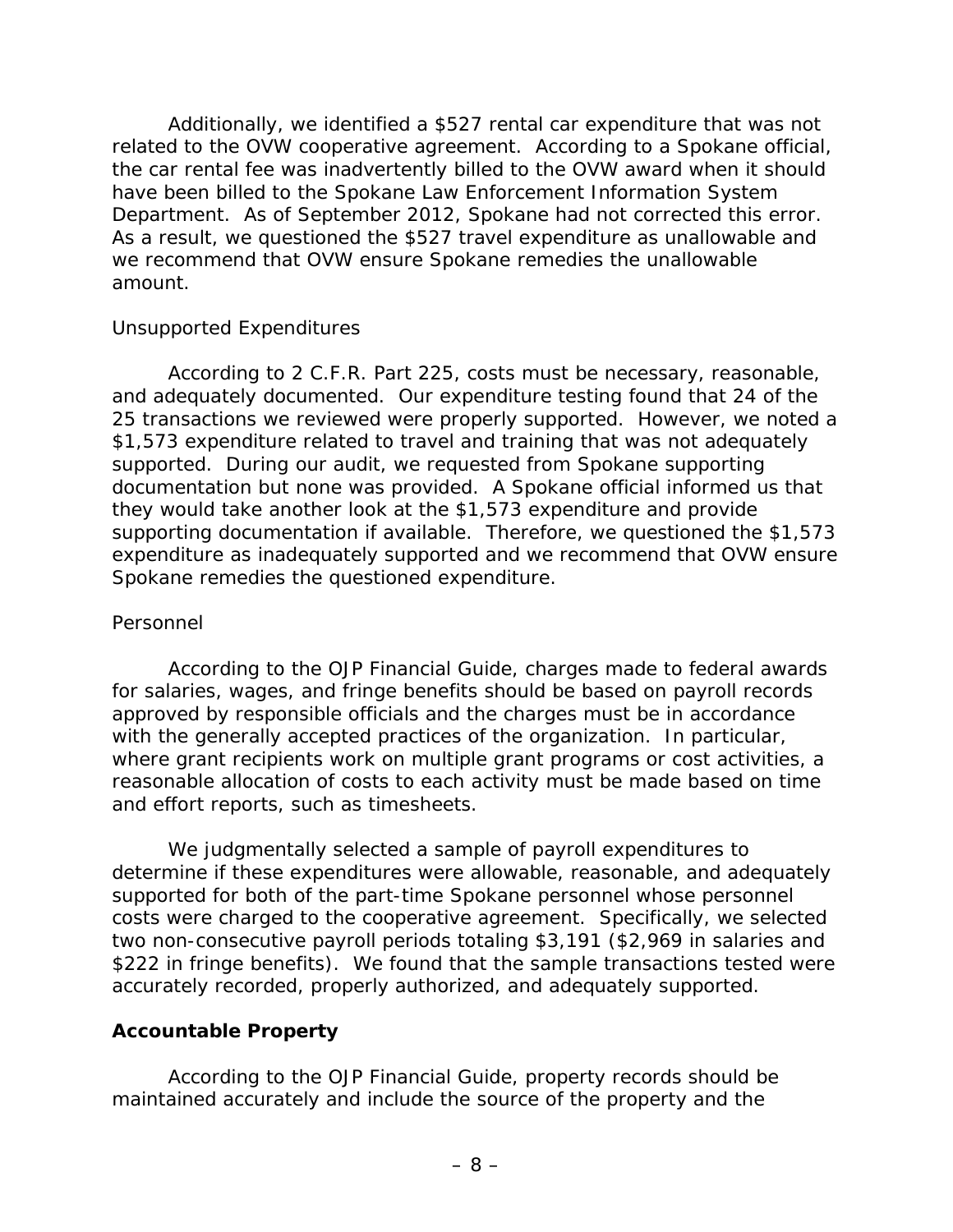award number. We reviewed Spokane's property records and determined that the records did not include information as required by the *OJP Financial Guide*. Specifically, Spokane did not identify an OVW-funded laptop our fieldwork, it had not updated its property records. We learned that federally funded along with the corresponding award number. We and include the award number.<sup>6</sup> computer as federally funded or include the award number in its property records as required. Although we brought this to Spokane's attention during Spokane plans to update its inventories to identify equipment that is recommend that OVW ensure that Spokane maintain accountable property inventory records that identify all award-funded property as federally funded

## **Monitoring Contractors**

 and contract salary expenses. Although the expenses were authorized, Further, Spokane has informed us that it now ensures contractors provide before reimbursement is made. We recommend that OVW ensure that procedures to ensure its contractors provide adequate supporting We noted during our expenditures testing that Spokane had reimbursed one of its contractors, the YWCA, for travel, lodging and training, appropriate supporting documentation was not provided to Spokane before Spokane paid YWCA. During our audit, Spokane resolved this issue by requesting and receiving required invoices and timesheets from the YWCA. adequate supporting documentation, such as invoices and timesheets, Spokane finalize this requirement by establishing a written policy and documentation when requesting reimbursements.

## **Budget and Management**

 The *OJP Financial Guide* and 28 C.F.R. Part 66 require prior approval from the awarding agency if the movement of dollars between budget categories exceeds 10 percent of the total award amount for awards over \$100,000. Based on our review of the award package and solicitation, we determined that the award exceeded the \$100,000 threshold and was subject to the 10 percent rule*.* Our analysis of the budget as compared to actual expenditures found that there were no budget deviations that required OVW approval.

<span id="page-12-0"></span> $\overline{a}$  $6$  Our prior audit of an OJP grant to Spokane also disclosed this deficiency related to identification of federally funded equipment. OIG, *Audit of the Office of Justice Programs Edward Byrne Memorial Justice Assistance Grant Program Grants Awarded to the City of Spokane, Washington,* 10.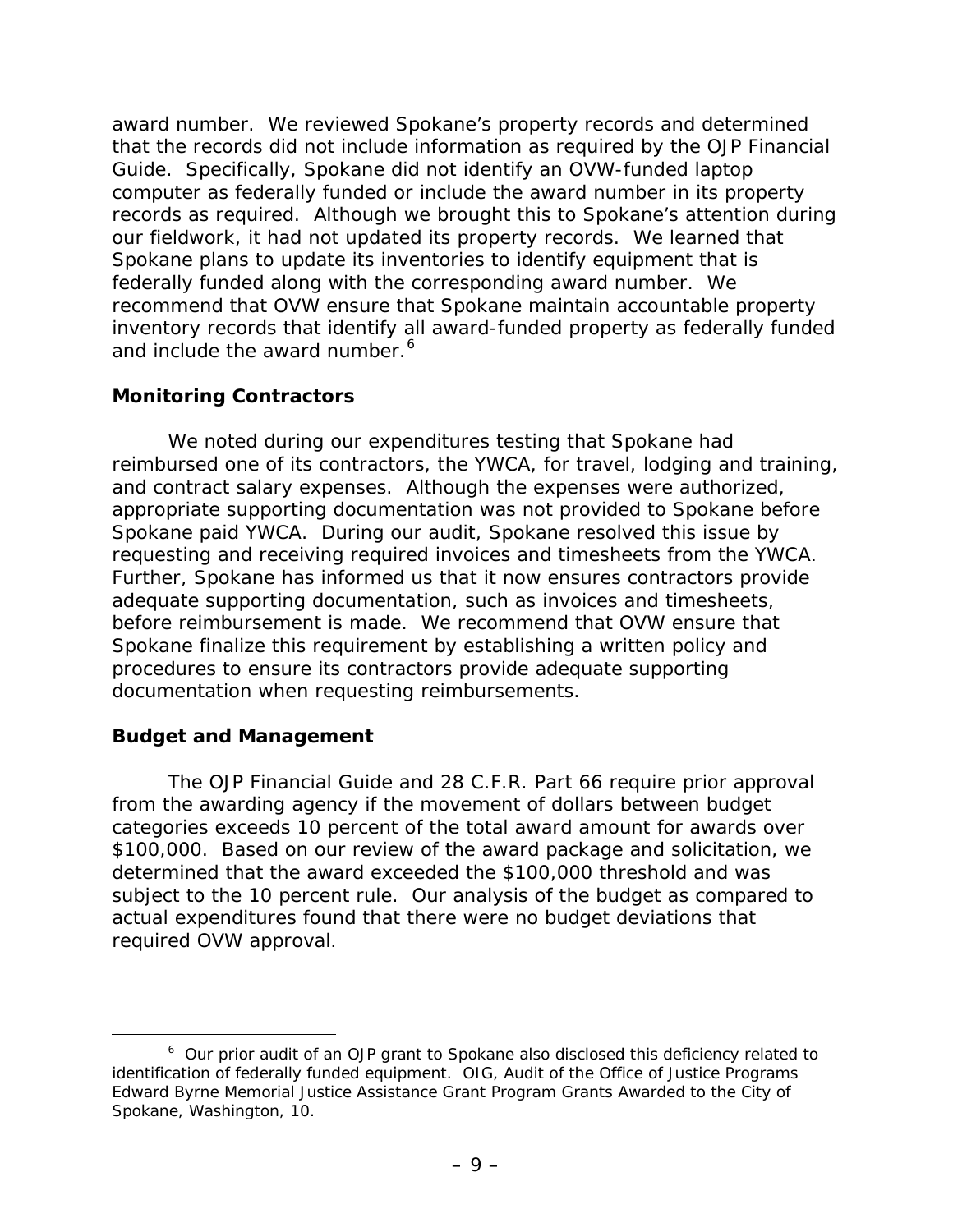## **Reporting Requirements**

According to the *OJP Financial Guide*, award recipients are required to submit quarterly Federal Financial Reports (FFR) and semi-annual Progress Reports. These reports describe the status of funds, project accomplishments, and other pertinent information. We reviewed the FFRs and Progress Reports submitted by Spokane to determine whether the reports were accurate and submitted in a timely manner.

## *Federal Financial Reports*

 The *OJP Financial Guide* states that quarterly FFRs are due no later of the June 30, 2012, reporting period, to determine if Spokane submitted than 30 days after the end of each quarter and final FFRs are due within 90 days after the end date of the award. We reviewed the last four FFRs, as these reports on time. As illustrated in Exhibit 3, we found that Spokane submitted all reports in a timely manner.

| FEDERAL FINANCIAL REPORT HISTORY |                         |                        |                  |             |  |  |
|----------------------------------|-------------------------|------------------------|------------------|-------------|--|--|
| <b>DATE</b>                      |                         |                        |                  | <b>DAYS</b> |  |  |
| No.                              | <b>REPORTING PERIOD</b> | <b>REPORT DUE DATE</b> | <b>SUBMITTED</b> | <b>LATE</b> |  |  |
|                                  | 07/01/11 - 09/30/11     | 10/30/11               | 10/19/11         |             |  |  |
| $\mathcal{D}$                    | 10/01/11 - 12/31/11     | 01/30/12               | 01/30/12         |             |  |  |
| 3                                | 01/01/12 - 03/31/12     | 04/30/12               | 04/27/12         |             |  |  |
| 4                                | 04/01/12 - 06/30/12     | 07/30/12               | 07/17/12         |             |  |  |

 **EXHIBIT 3 FEDERAL FINANCIAL REPORT HISTORY**

Source: OIG analysis of FFRs

 recently submitted FFRs as of June 30, 2012, to Spokane's accounting We also reviewed the FFRs to determine whether they contained accurate financial information related to actual expenditures and program income for the awards. The *OJP Financial Guide* states that award recipients must report program outlays and revenue on a cash or accrual basis in accordance with their accounting system. We compared the four most records.

 not charged to the award, but was included on the FFR, and a \$4,995 award- related expense it chose not to claim for reimbursement. Even though Spokane may have decided not to obtain reimbursement for some of the Our review noted that expenditures were not accurately reported on two of the four FFRs we reviewed. As shown in Exhibit 4, we found discrepancies of \$60 and \$4,995 between the expenditure amounts reported on Spokane's FFRs and its accounting records. According to a Spokane official, the differences were due to a \$60 expenditure that was ultimately award-related expenditures, it was nevertheless required to include those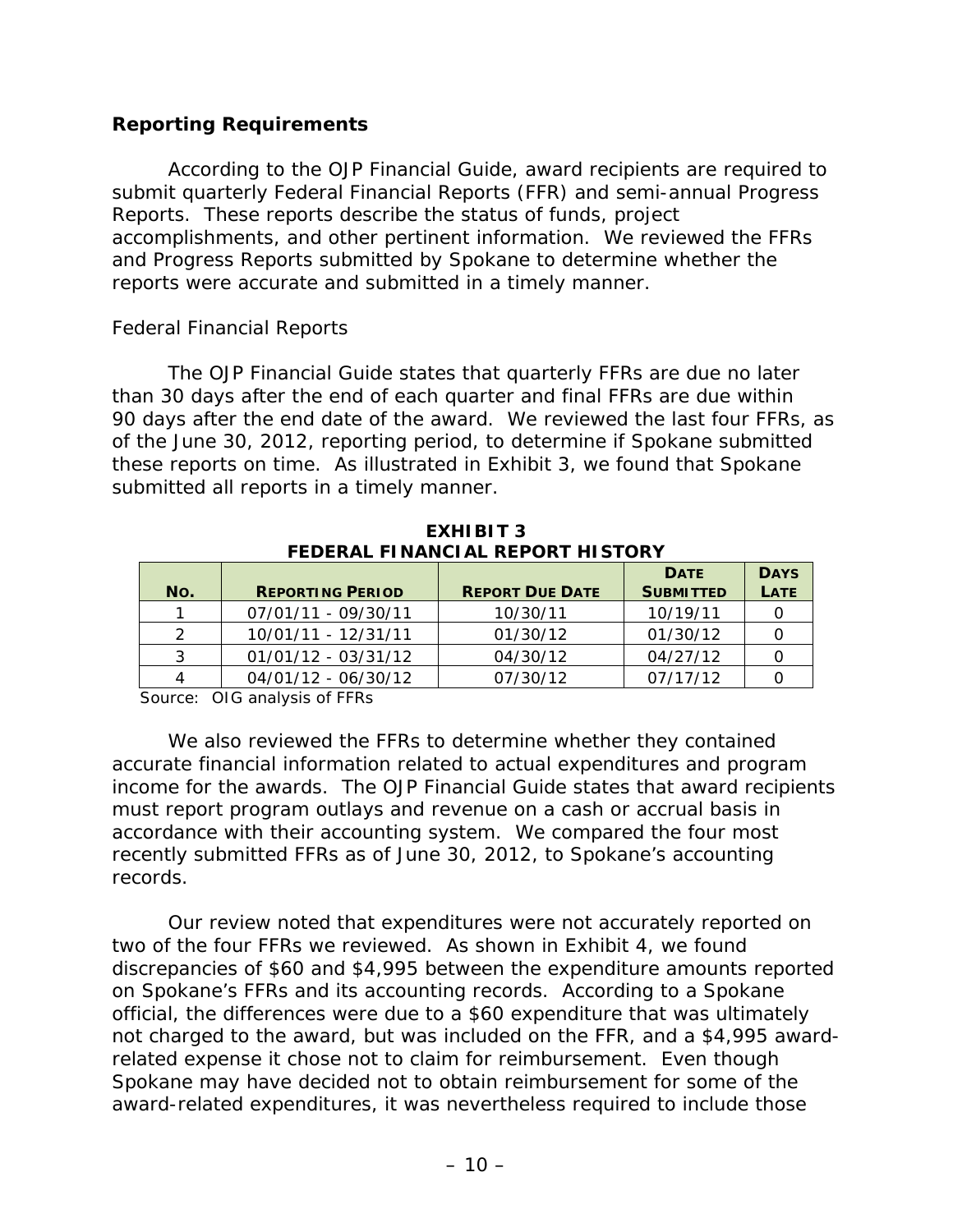expenditures on its FFRs. Therefore, we recommend that OVW ensure Spokane accurately includes all award-related expenditures on its FFRs, regardless of whether it received reimbursement for those expenditures.<sup>[7](#page-14-0)</sup>

| No. | <b>REPORTING PERIOD</b> | <b>FFR</b><br><b>EXPENDITURES</b> | <b>ACCOUNTING</b><br><b>RECORDS'</b><br><b>EXPENDITURES</b> | <b>DIFFERENCE</b> |
|-----|-------------------------|-----------------------------------|-------------------------------------------------------------|-------------------|
|     | 07/01/11 - 09/30/11     | \$15,183                          | \$15,123                                                    | 60                |
|     | 10/01/11 - 12/31/11     | 5,745                             | 5,745                                                       |                   |
| 3   | 01/01/12 - 03/31/12     | 382                               | 5,377                                                       | $-4,995$          |
|     | 04/01/12 - 06/30/12     | 2,647                             | 2,647                                                       |                   |

 **EXHIBIT 4 ACCURACY OF SPOKANE'S FEDERAL FINANCIAL REPORTS** 

Source: OIG analysis of FFRs

### *Progress Reports*

 According to the *OJP Financial Guide,* grantees are required to submit reporting periods, which are June 30 and December 31. Progress Reports objectives as identified in the award application. As of June 30, 2012, we 2 years. Progress Reports on semi-annual basis within 30 days of the end of the are used to describe the performance of activities or the accomplishment of evaluated the timeliness and accuracy of the Progress Reports for the last

 Reports in a timely manner. Additionally, our review found that the reports As indicated in Exhibit 5, Spokane submitted all four of its Progress were accurate.

|               | PRUGRESS REPURT HISTURY |                 |                  |                  |  |  |
|---------------|-------------------------|-----------------|------------------|------------------|--|--|
|               |                         | <b>REPORT</b>   | <b>DATE</b>      |                  |  |  |
| <b>No</b>     | <b>REPORTING PERIOD</b> | <b>DUE DATE</b> | <b>SUBMITTED</b> | <b>DAYS LATE</b> |  |  |
|               | 07/01/10 - 12/31/10     | 01/30/11        | 01/05/11         |                  |  |  |
| $\mathcal{P}$ | $01/01/11 - 06/30/11$   | 07/30/11        | 07/15/11         |                  |  |  |
| 3             | 07/01/11 - 12/31/11     | 01/30/12        | 01/30/12         |                  |  |  |
|               | $01/01/12 - 06/30/12$   | 07/30/12        | 07/26/12         |                  |  |  |

 **EXHIBIT 5 PROGRESS REPORT HISTORY**

Source: OIG Analysis of Progress Reports

<span id="page-14-0"></span>l  $7$  Our prior audit of an OJP grant to Spokane also disclosed a deficiency related to the accuracy of FFRs. OIG, *Audit of the Office of Justice Programs Edward Byrne Memorial Justice Assistance Grant Program Grants Awarded to the City of Spokane, Washington,* 10-12.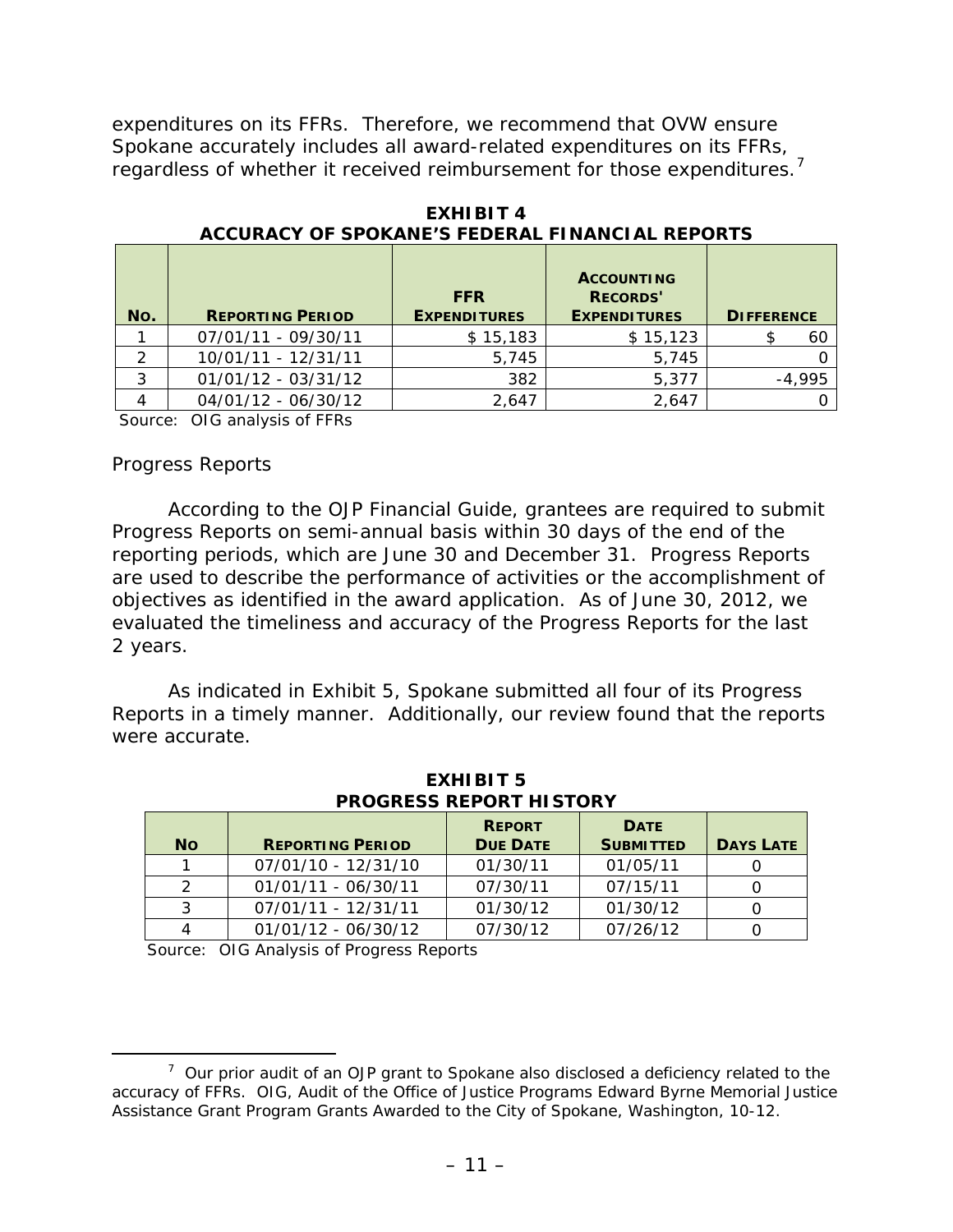## **Additional Award Requirements**

We reviewed Spokane's compliance with specific program requirements in the award solicitation as well as the special conditions included in its award. We determined that Spokane violated an award special condition that specified that prior approval from OVW was required before using funds to attend non-OVW sponsored training and conferences. This issue was previously discussed in the Expenditures section of this report.

## **Program Performance and Accomplishments**

 According to award documentation, the goal of the cooperative service organizations, governmental agencies, courts, law enforcement, and prosecution, and adjudication of elder abuse cases. agreement that was awarded to Spokane was to provide training opportunities to criminal justice professionals and cross-training to victim non-profit, non-governmental organizations serving victims of elder abuse. In addition, the intent of the cooperative agreement was to provide and enhance services for victims of elder abuse, create a collaborative community response to victims of elder abuse, and review and establish policies and protocols to aid in improving the identification, investigation,

 goals: (1) educating the vulnerable adult population and those who serve In order to accomplish these objectives, Spokane planned to work with partners to develop a multidisciplinary approach to address elder abuse in its community. Partners included the Spokane Police Department, the Spokane County Prosecuting Attorney, the YWCA of Spokane, Adult Protective Services, Elder Services, and the Gonzaga University School of Law. Spokane called this partnership the Vulnerable Adult Linked Organizational Response (VALOR) project. Spokane also provided VALOR with three major them in recognizing and preventing victimizations; (2) quickly respond and triage an emergent situation to stem further victimization; and (3) develop long-term remedies to reduce the potential for further victimization and repair harm done by previous victimization.

 agreement with OVW. For example, Spokane and its VALOR partners Our audit found that Spokane was fulfilling its planned actions and thereby making progress in achieving the objectives of its cooperative established a Memorandum of Understanding which detailed agreed upon roles and responsibilities in responding to elder abuse within the community. The VALOR team also created a guide for law enforcement that provided detailed information and definitions, indicators, and a list of some of the more prevalent types of elder abuse. Additionally, Spokane's law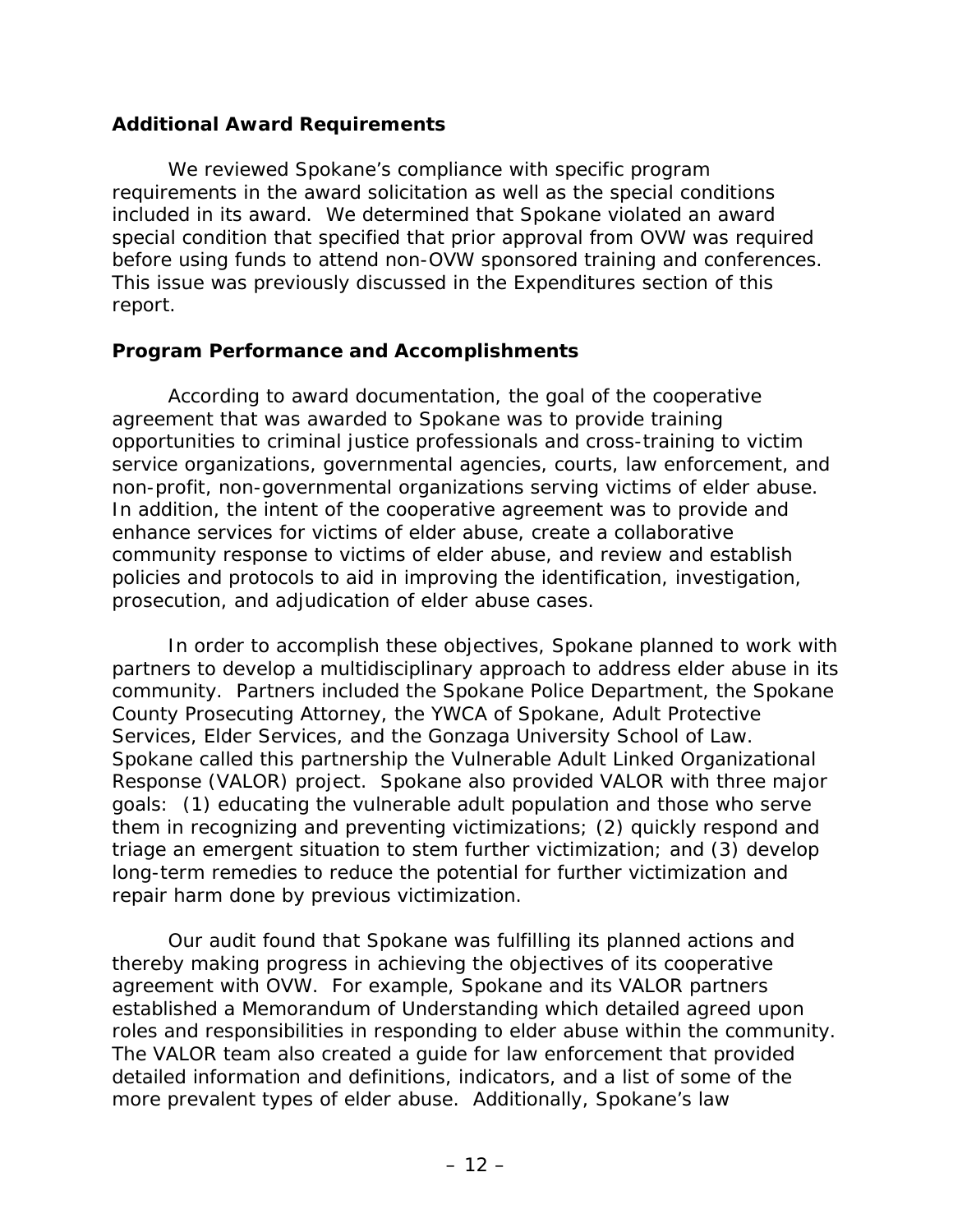enforcement personnel and the other members of VALOR attended training seminars and workshops regarding elder abuse.

community organizations for services such as shelter and legal assistance. The YWCA of Spokane, a VALOR partner, played a significant role in providing resources to elder abuse victims. Spokane contracted with the YWCA of Spokane to provide support services to elder abuse victims through an elder abuse victim's advocate. Services provided by the advocate included counseling and liaison services with other VALOR partners and Between January 2009 and May 2012, the YWCA provided counseling and assistance to 476 individuals with elder abuse issues.

 2009 to 2011, as illustrated in Exhibit 6. According to a VALOR program Perhaps most importantly, according to the Spokane Police Department, incidents of reported elder abuse increased each year from official, the increase in reporting may indicate the community's increased awareness of elder abuse, which prompted greater reporting.

**EXHIBIT 6 REPORTED INCIDENTS OF ELDER ABUSE[8](#page-16-0)** 

| <b>TYPE OF INCIDENT</b>      | 2009  | 2010  | 2011  | <b>TOTAL</b> | <b>PERCENTAGE</b><br>OF TOTAL |
|------------------------------|-------|-------|-------|--------------|-------------------------------|
| <b>Physical Abuse Crimes</b> | 291   | 361   | 401   | 1,053        |                               |
| <b>Financial Crimes</b>      | 1,240 | 1,528 | 1,818 | 4,586        | 80                            |
| Sex Crimes                   | 31    | 27    | 31    | 89           |                               |
| Total                        | 1.562 | 1.916 | 2,250 | 5.728        | 100                           |

Source: Spokane Police Department

 during the same period as shown in Exhibit 7. However, one area that did not show improvement was the investigation of incidents of elder abuse. As previously mentioned, reported cases of elder abuse increased during the award period. Yet Spokane statistics indicate that the investigations of elder abuse cases decreased

<span id="page-16-0"></span>l  $8$  Incidents of elder abuse were classified into three broad categories: physical abuse crimes, financial crimes, and sex crimes. Physical abuse crimes include domestic violence, domestic violence order violations, and stalking. Financial crimes include fraud, forgery, and theft. Sex abuse crimes included incidents of rape and other sex-related offenses.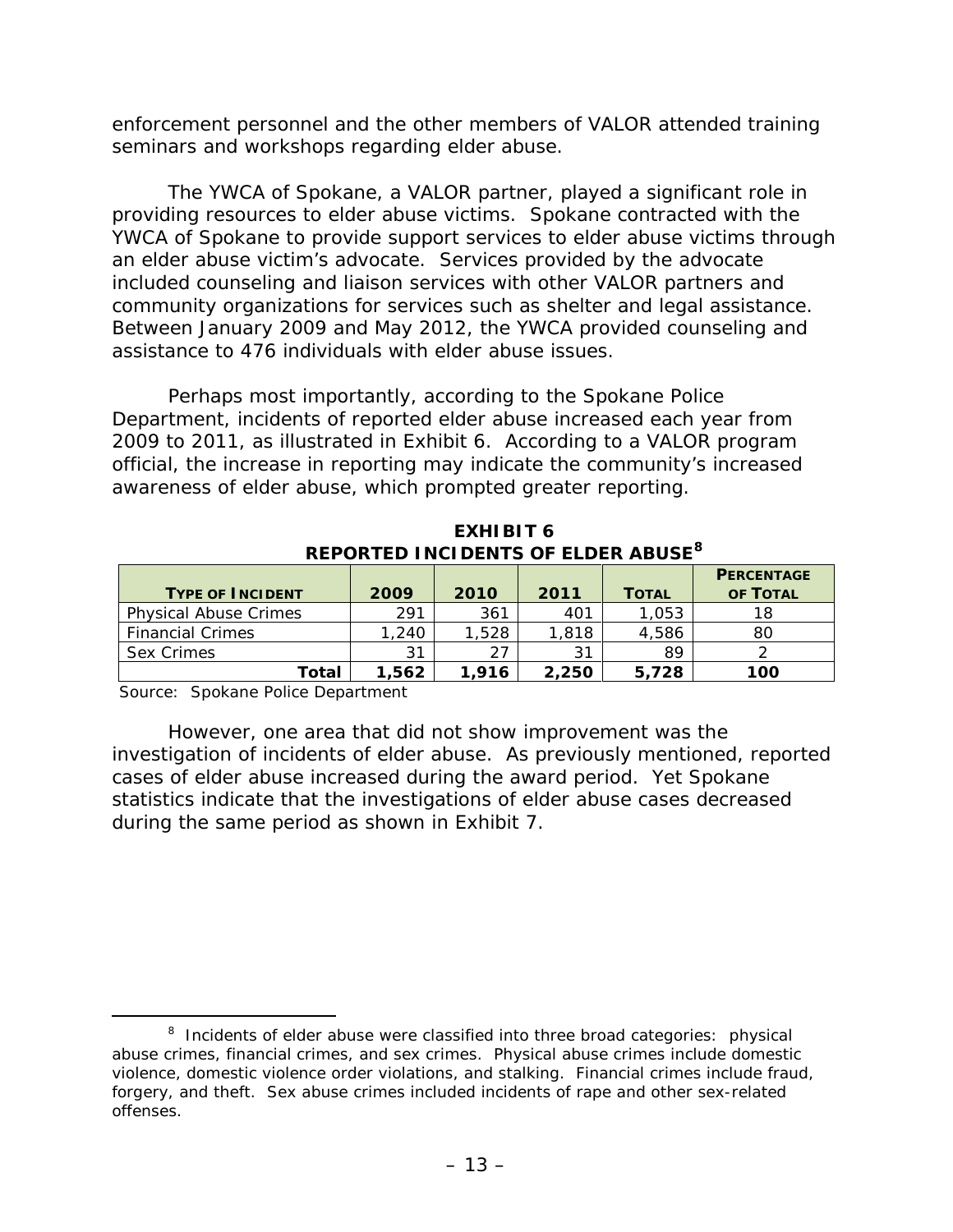

Source: Spokane Police Department

 number of investigative cases. Therefore, we recommend that OVW work According to a program official, the Spokane Police Department assigned one detective to work full-time on elder crimes and the VALOR project. According to the detective, his responsibilities as a VALOR Program official, which included administrative duties, community training, and providing assistance to outside agencies, limited the amount of time available for investigations and this was reflected in the decrease in the with Spokane to identify solutions to ensure that investigations related to crimes against the elderly are not neglected as a result of other program activity.

## **Post End Date Activity**

 According to the award documentation, this OVW award was to end on September 30, 2012. We reviewed the post end date activity, including submission of the final progress and financial reports and found no reportable exceptions. Additionally, we found no indication of late drawdowns.

### **Conclusion**

-

 requirements in seven of the nine areas we tested. Specifically, we We found that Spokane did not comply with essential award identified an internal control weakness whereby the accountant responsible

<span id="page-17-0"></span> $9$  The Spokane Police Department assigned one detective to elder crimes and to work full-time on the VALOR project. The Spokane Police Department later added a fraud detective to work part-time on elder victimization cases. Exhibit 7 reflects only those cases assigned to the full-time detective from 2009 - 2011.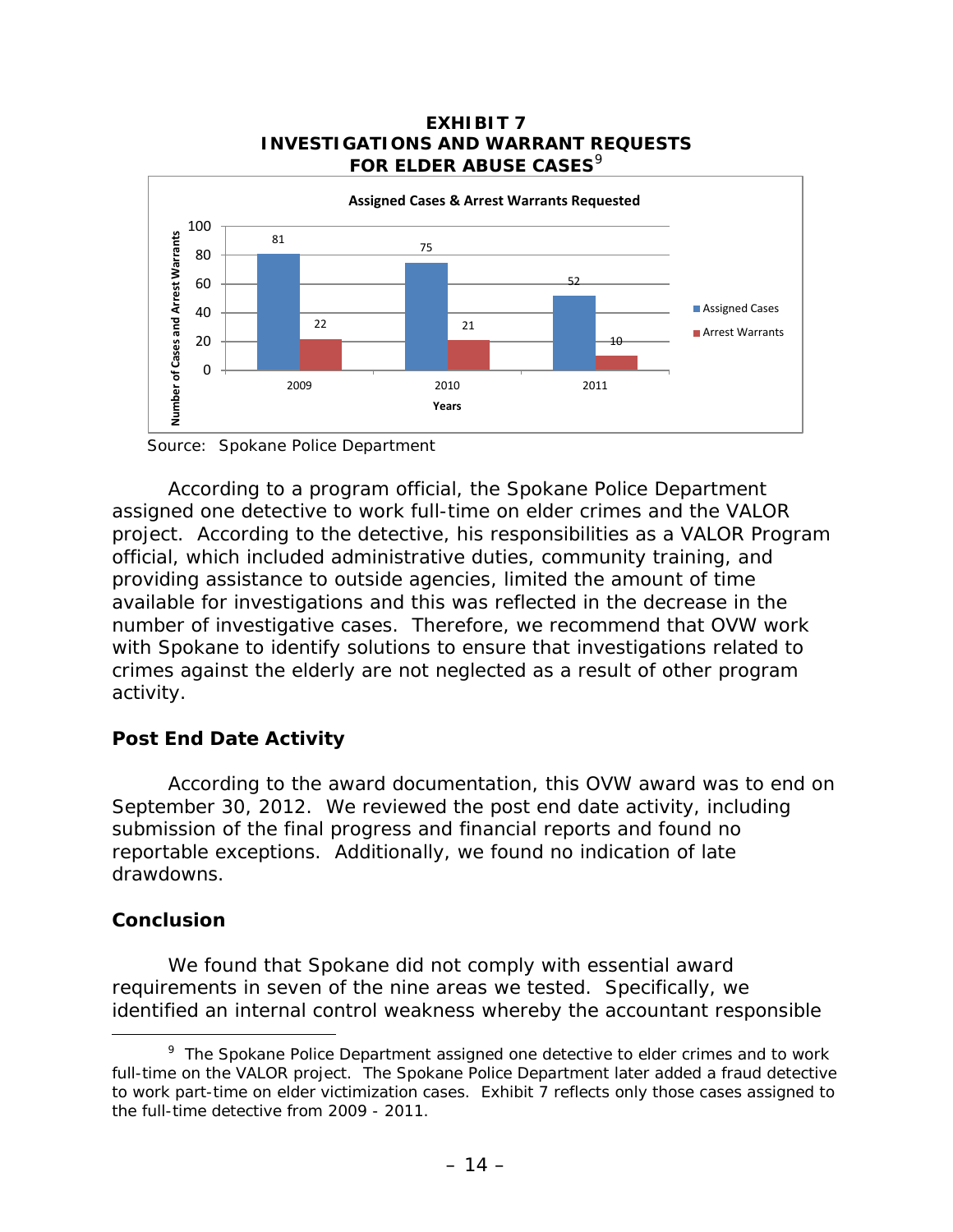Accounts listing. Additionally, Spokane did not have controls in place to prevent or immediately identify an erroneous \$22,076 drawdown from 6 months. We also determined that Spokane expended \$15,268 for training funds. Spokane did not ensure that its contractor provided adequate reimbursement. Moreover, Spokane did not always include all the awardfor processing accounts payable also had access to the Master Vendor List another grant, which resulted in drawdowns exceeding expenditures for seminars that were not authorized by OVW, as required. Further, we identified \$527 in travel expenditures that were not related to the award and \$1,573 in training costs that were not adequately supported with documentation, as required. Spokane also failed to identify on its property records those pieces of accountable property that were purchased with OVW supporting documentation for expenditures that were being claimed for related expenditures on its Federal Financial Reports. Finally, we noted that Spokane's elder abuse investigations decreased during the award period despite significant increased reporting of elder abuse incidents.

## **Recommendations**

We recommend that OVW:

- 1. Ensure that Spokane strengthens its internal controls over the Master Vendor List by limiting who has access to the list in order to minimize the potential risk of unauthorized changes to vendor information.
- 2. Ensure that Spokane formalizes its new procedures that involve the reconciliation of award receipts to actual expenditures before funds are drawn down.
- 3. Remedy the \$15,268 in questioned costs related to unauthorized training expenditures.
- 4. Remedy the \$527 in questioned costs related to unallowable travel expenses.
- 5. Remedy the \$1,573 in questioned costs related to unsupported training and travel expenditures.
- 6. Ensure that Spokane maintains accountable property inventory records that identify all award-funded property as federally funded and include the award number.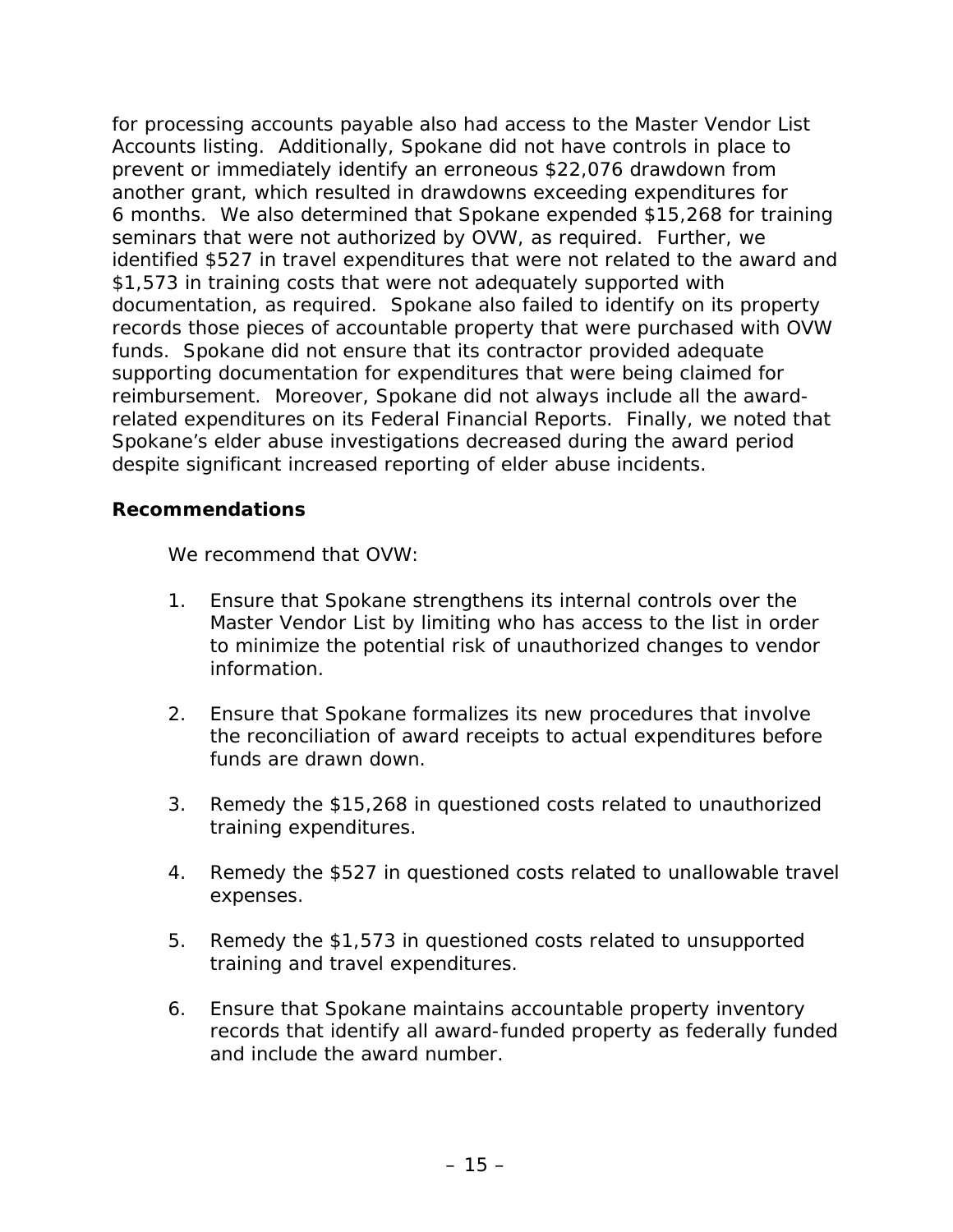- 7. Ensure that Spokane establishes written policy and procedures to ensure its contractors provide adequate supporting documentation when requesting reimbursements.
- 8. Ensure that Spokane accurately includes all award-related expenditures on its FFRs, regardless of whether it received reimbursement for those expenditures.
- 9. Work with Spokane to identify solutions to ensure that investigations related to crimes against the elderly are not neglected as a result of other program activity.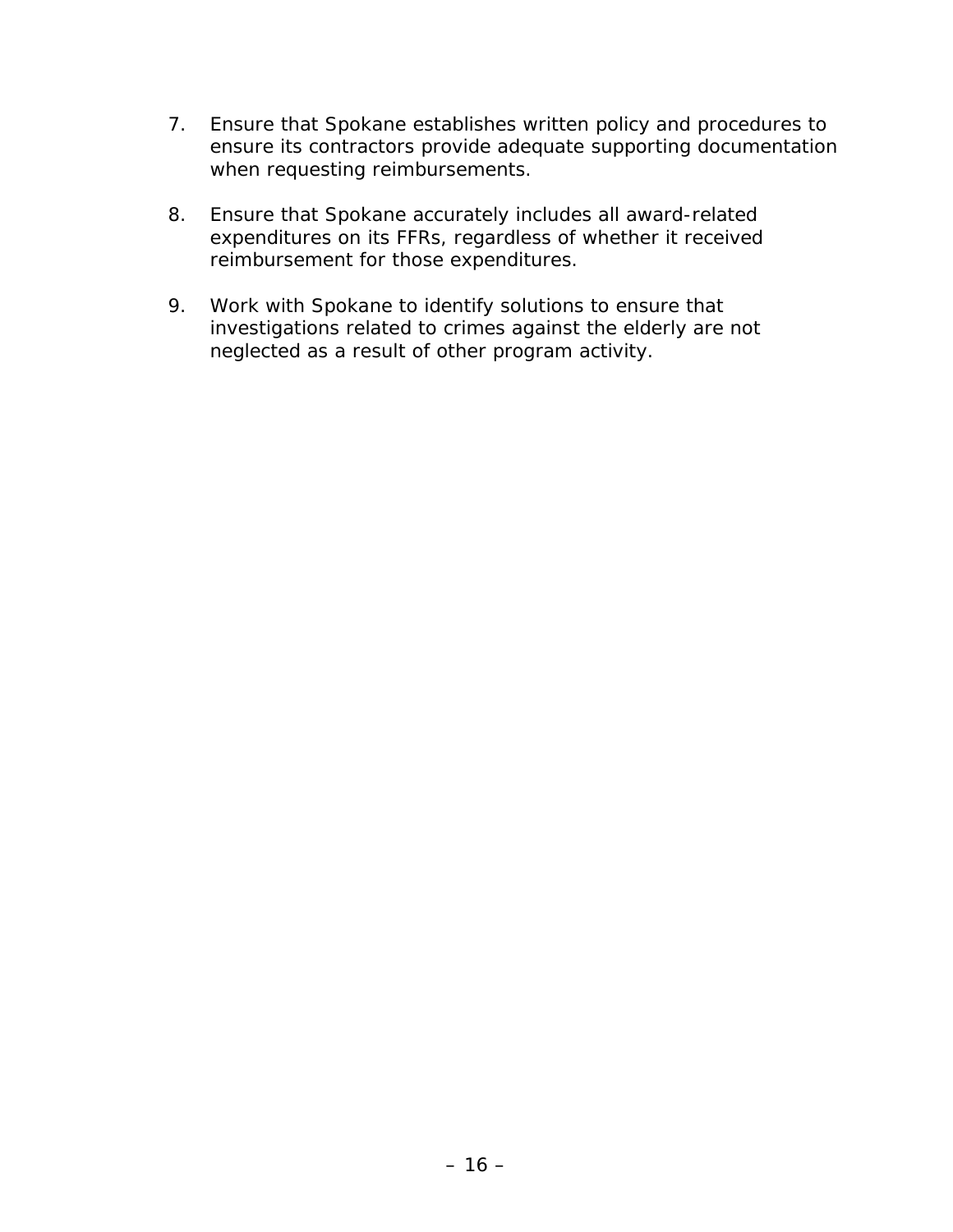# **APPENDIX I**

# **OBJECIVE, SCOPE, AND METHODOLGY**

 under Award 2008-EW-AX-K009 were allowable, reasonable, and in performance in the following areas: (1) internal control environment; program income, indirect costs, and matching were not applicable to this The purpose of our audit was to determine whether costs claimed accordance with applicable laws, regulations, guidelines, and terms and conditions of the award. The objective of our audit was to review (2) drawdowns; (3) program income; (4) expenditures including personnel, fringe benefits, indirect costs, and accountable property; (5) matching; (6) monitoring of sub-recipients and contractors; (7) budget management; (8) reporting; (9) additional award requirements; (10) program performance and accomplishments; and (11) post end date activity. We determined that award.

 reasonable basis for our findings and conclusions based on our audit We conducted this performance audit in accordance with generally accepted government auditing standards. Those standards require that we plan and perform the audit to obtain sufficient, appropriate evidence to provide a reasonable basis for our findings and conclusions based on our audit objectives. We believe that the evidence obtained provides a objectives.

Unless otherwise specified, our audit covered, but was not limited to, activities that occurred between the start of the Award 2008-EW-AX-K009 in October 2008 through June 2012. Further, the criteria we audited against are contained in the *OJP Financial Guide*, Code of Federal Regulations, OMB Circulars and specified program guidance, such as award documents.

 of 2 non-consecutive payroll periods and we tested 4 Progress Reports, In conducting our audit, we performed sample testing in four areas, which included expenditures, personnel costs, financial reports, and Progress Reports. In this effort, we employed a judgmental sampling design to obtain broad exposure to numerous facets of the award we reviewed, such as dollar amounts or expenditure categories. We reviewed a judgmentally selected sample of transactions that were recorded in Spokane's award-related accounting records as of June 2012. This included 25 expenditures related to Award 2008-EW-AX-K009. Additionally, we selected a judgmental sample 4 FFRs, and 13 drawdowns.

We did not test internal controls for Spokane taken as a whole or specifically for the award administered by Spokane. An independent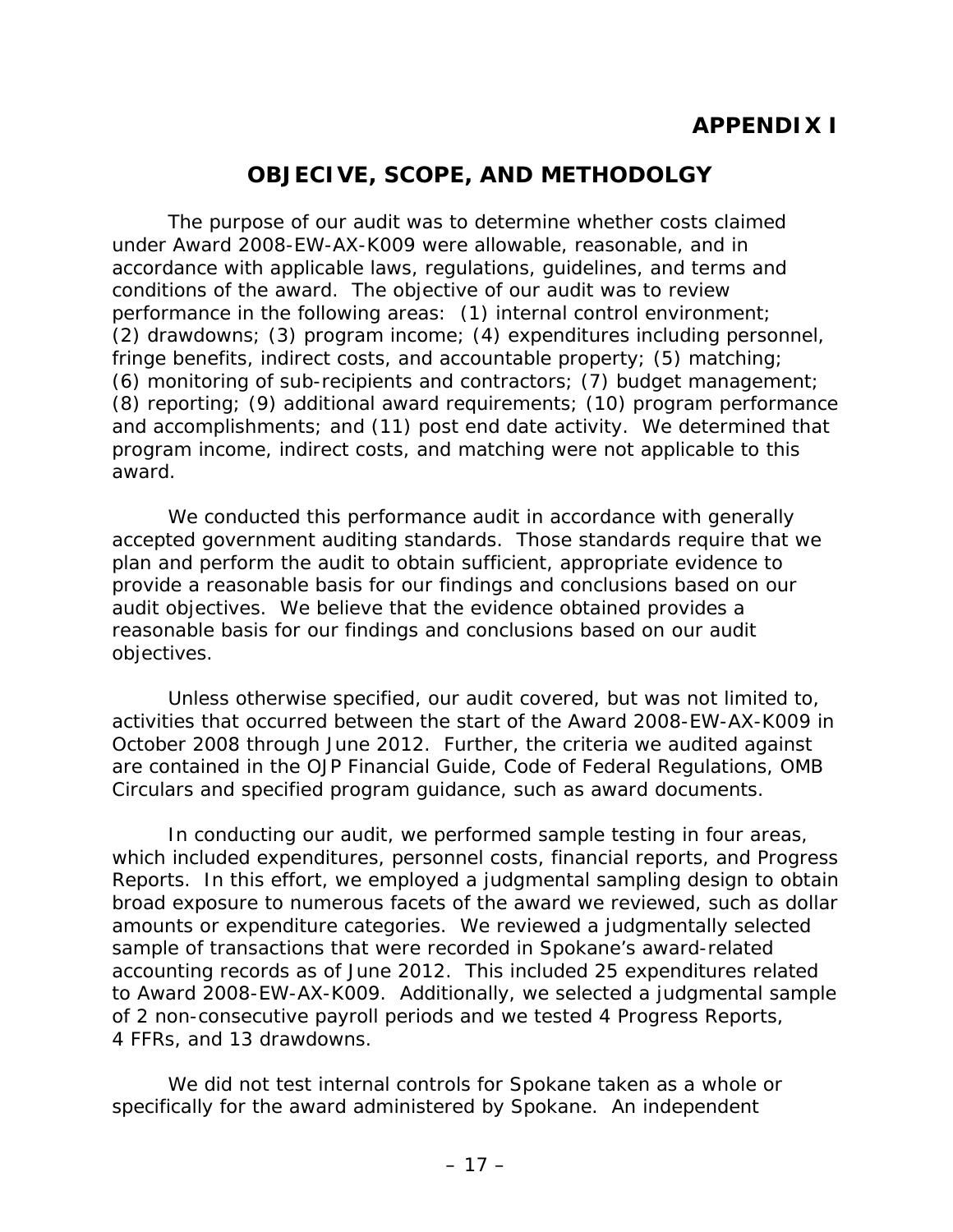Certified Public Accountant conducted an audit of Spokane's financial statements. The results of this audit were reported in the Single Audit Report that accompanied the Independent Auditors' Report for the year ending 2010. The Single Audit Report was prepared under the provisions of OMB Circular A-133. We reviewed the independent auditor's assessment to identify control weaknesses and significant noncompliance issues related to Spokane or the federal programs it was administering, and assessed the risks of those findings on our audit.

 accordance with applicable laws, regulations, and guidelines. We also reasonable confidence in the GMS data for the purposes of our audit. In addition, we reviewed the timeliness and accuracy of FFRs, Progress Reports, and evaluated performance to award objectives. However, we did not test the reliability of the financial management system as a whole, nor did we place reliance on computerized data or systems in determining whether the transactions we tested were allowable, supported, and in performed limited testing of information obtained from OJP's Grant Management System (GMS) and found no discrepancies. We thus have However, the OIG has not performed tests of the GMS system specifically, and we therefore cannot definitively attest to the reliability of GMS data.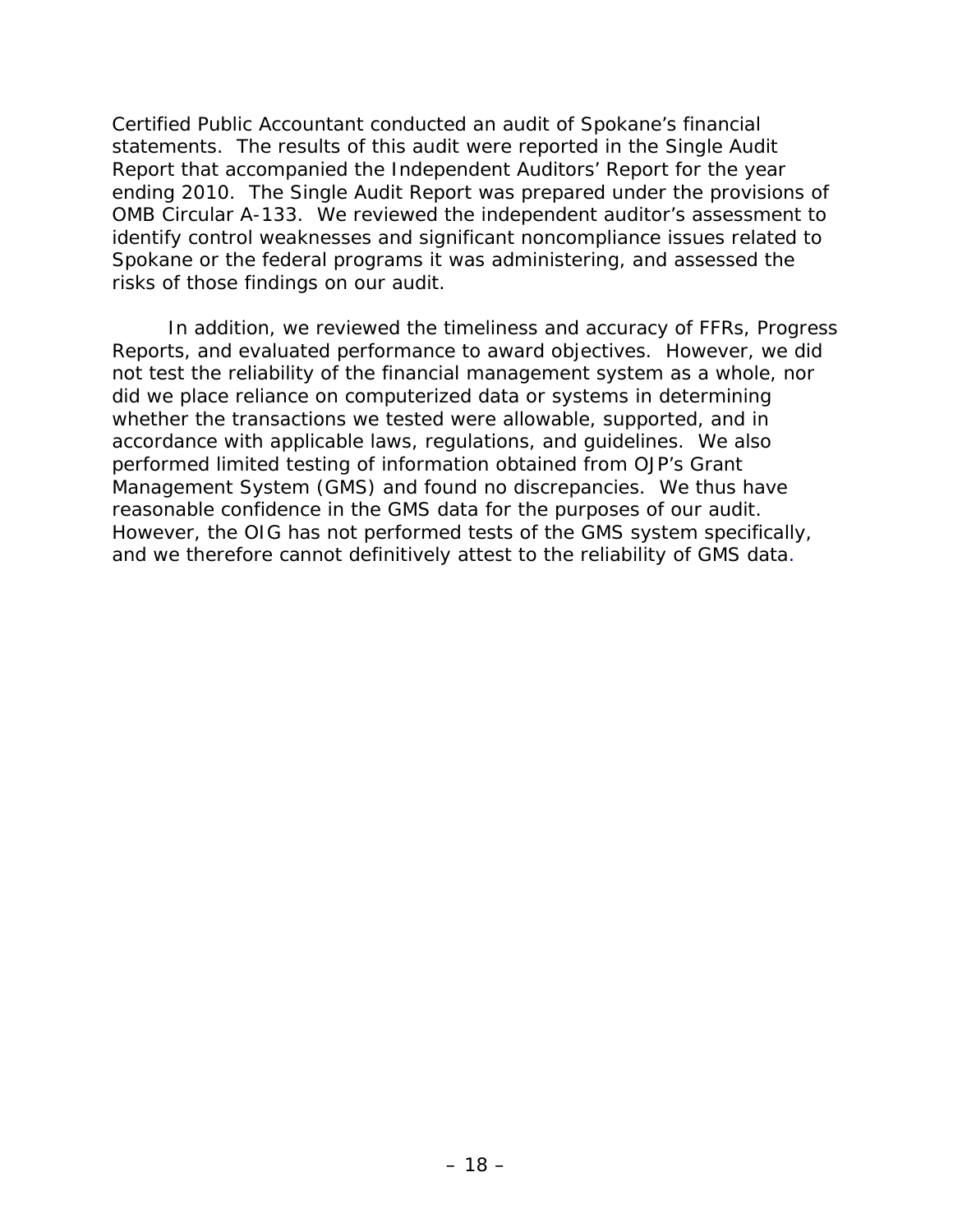## **APPENDIX II**

## **SCHEDULE OF DOLLAR-RELATED FINDINGS**

| <b>QUESTIONED COSTS:</b>                                                      | AMOUNT (\$) PAGE  |        |
|-------------------------------------------------------------------------------|-------------------|--------|
| <b>Unsupported Costs</b>                                                      |                   |        |
| Inadequately supported expenditure                                            | \$<br>1,573       | 8      |
| <b>Subtotal of Unsupported Costs</b>                                          | \$<br>1,573       |        |
| <b>Unallowable Costs</b>                                                      |                   |        |
| Unauthorized training & travel expenditures<br>Unallowable travel expenditure | \$15,268<br>\$527 | 7<br>8 |
| <b>Subtotal of Unallowable Costs</b>                                          | \$15,795          |        |
| TOTAL QUESTIONED COSTS <sup>10</sup>                                          | \$17,368          |        |
| <b>TOTAL DOLLAR RELATED FINDINGS</b>                                          | \$17,368          |        |

 $\overline{a}$ 

<span id="page-22-0"></span><sup>&</sup>lt;sup>10</sup> **Questioned Costs** are expenditures that do not comply with legal, regulatory, or contractual requirements, or are not supported by adequate documentation at the time of the audit, or are unnecessary or unreasonable. Questioned costs may be remedied by offset, waiver, recovery of funds, or the provision of supporting documentation.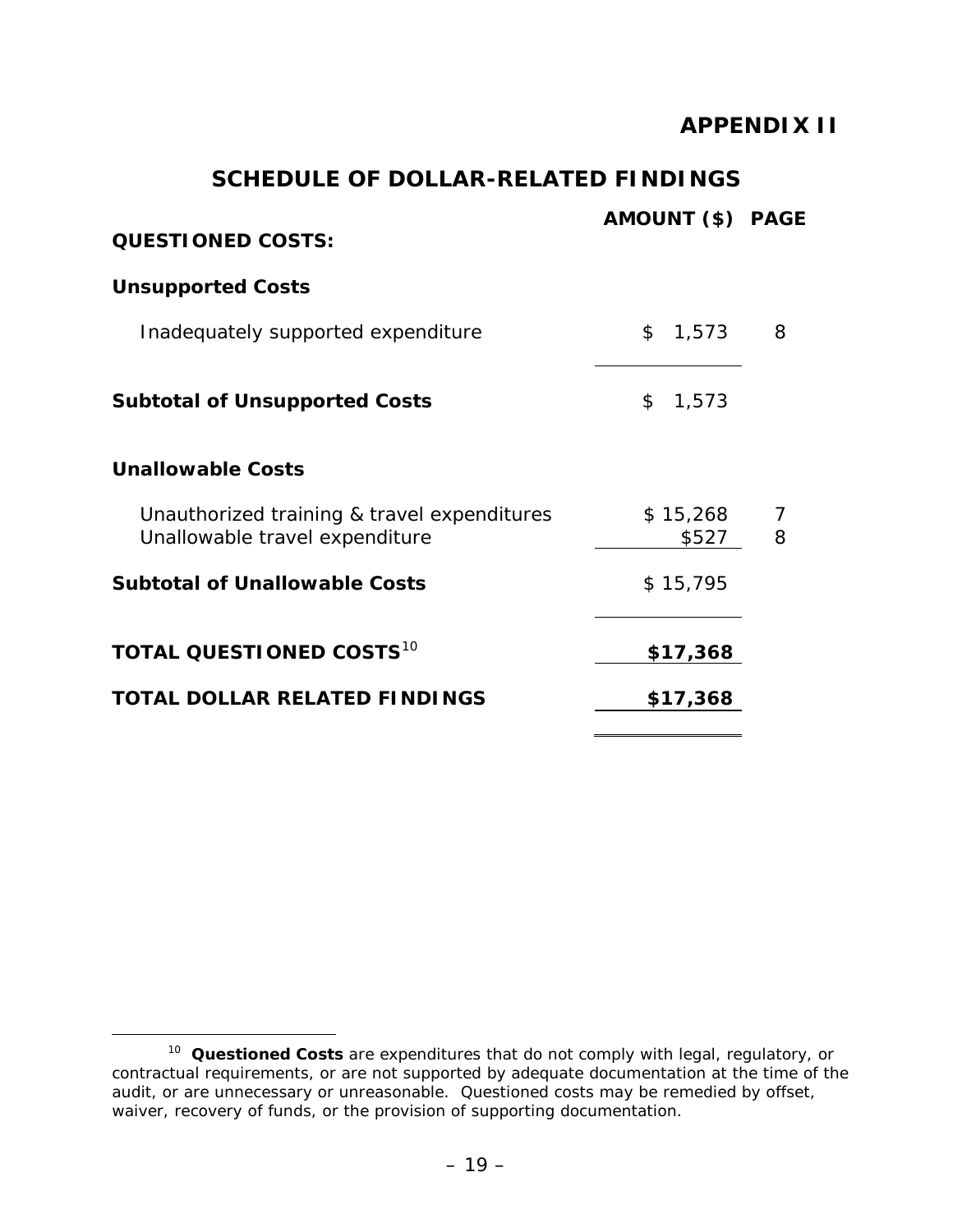## **APPENDIX III**

## **RESPONSE TO THE DRAFT AUDIT REPORT CITY OF SPOKANE, WASHINTON**



City of Spokane 808 W. Spokane Falls Blvd. Spokane, Washington 99201-3313 (509) 625-6091

Jennifer Stapleton, CGMS Grants Management & Financial Assistance

November 18, 2013

David Gaschke Regional Audit Manager U.S. Department of Justice Office of Inspector General San Francisco Regional Audit Office 1200 Bayhill Drive, Suite 201 San Bruno, CA 94066

Re: Response to Draft Audit Report Cooperative Agreement No. 2008-EW-AX-KOO9

Dear Mr. Gaschke:

Please consider this lctter as the fonnal written response from the City of Spokane to your draft audit report on the Office of Violence Against Women (OVW) cooperative agreement number 2008-EW-AX-KOO9.

#### Recommendation No. I: Master Vendor List

The City of Spokane agrees that it should strengthen its internal controls over the master vendor list to minimize the potential risk of unauthorized changes to vendor information. The City is in the process of enhancing its segregation of duties in the Accounting Department to remove the Acoountant II's ability to add or modify data in the master vendor list. The new procedures will be implemented and documented prior to December 31, 2013.

#### Recommendation No. 2: Reconciliation Prior to Draw Downs

The City of Spokane agrees that it needs to improve its internal controls over its grant draw downs. In fact, the City recently passed an ordinance establishing a new central Department of Grants Management & Financial Assistance. The Director of this department was hired from another local govcrnmcnt with a highly successful track record of implementing enhanced internal controls and oversight of grants and financial assistance awards formalized in an adopted policy and procedures. This will improve our overall management and compliance with grants and olher awards of financial assistancc.

We are in the process of drafting a centralized Grants & Financial Assistance Policy and Procedures at the City which will be in place and distributed prior to March 31, 2014. This new policy and procedures will include a provision for the central review and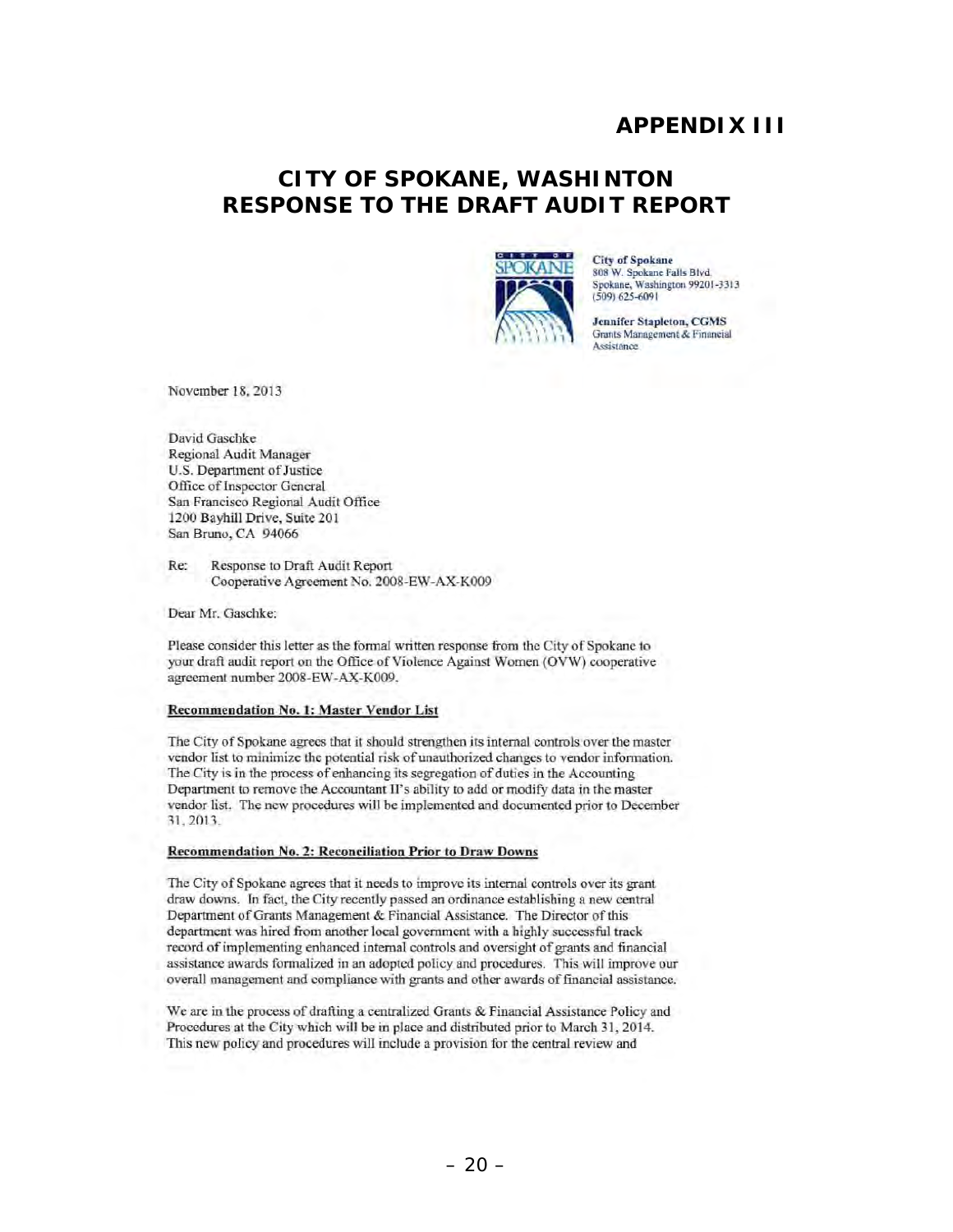David Gaschke Regional Audit Manager U.S. Department of Justicc Officc of Inspector General November 18, 2013 Page 2

approval of financial and program reports and draw down requests, including the reconciliation of award receipts to actual expenditures before funds are drawn down.

In order to immediately strengthen our internal controls over our existing Department of Justice awards, tbis procedure has been implemented for these awards effective November 12, 2013.

### Recommendation No. 3: Questioned Costs - Training

The City of Spokane will contact the Department of Justice, OVW, regarding the \$ 15,268 in questioned costs for unauthorized training expenditures prior to December 31, 2013 for further instruction. The City understands the special conditions that OVW places on its grant-supported travel and will ensure that there is an internal secondary review and approval for compliance with these special conditions in future OVW grant awards. This will be documented in fonnal policy and procedures to be adopted and distributed prior to Mareh 31, 2014.

#### Recommendation No. 4: Ouestioned Costs - Travel

The City of Spokane will contact the Department of Justice, OVW, regarding the \$527 questioned costs for travel expenditures prior to December 31,2013 for further instruction. We agree that this expense should not have been charged to this grant and our enhanced internal controls will ensure that Ihis does not happen in the future.

#### Recommendation No. 5: Ouestioned Costs - Unsupported Training/Travel

The City of Spokane has appropriate supporting documentation for the \$1 ,573 in questioned training and travel expenditures. Of this total, supporting documentation identifies \$1 ,404 in allowable expenditures. The documentation was provided to the auditor after the close of the audit period and the City will provide the documentation to OVW prior to December 31, 2013 for further instruction.

#### Recommendation No.6: Property Records

The City's new Grants & Financial Assistance Management Policy & Procedures to be adopted prior to March 31, 2014, will contain a provision to ensure that property purehased with Federal funds is properly identified in the propeny inventory records of the City of Spokane and its subrecipients. Enhancements will ensure that a description of the property; serial or other identifying number; source of funding; titleholder; acquisition date; cost; percentage of Federal participation in the cost; location; condition and use; and ultimate disposition information is included. A new grants administrator position in the central Department of Grants Management & Financial Assistance will oversee compliance with this procedure and perfonn routine quality assurance audits.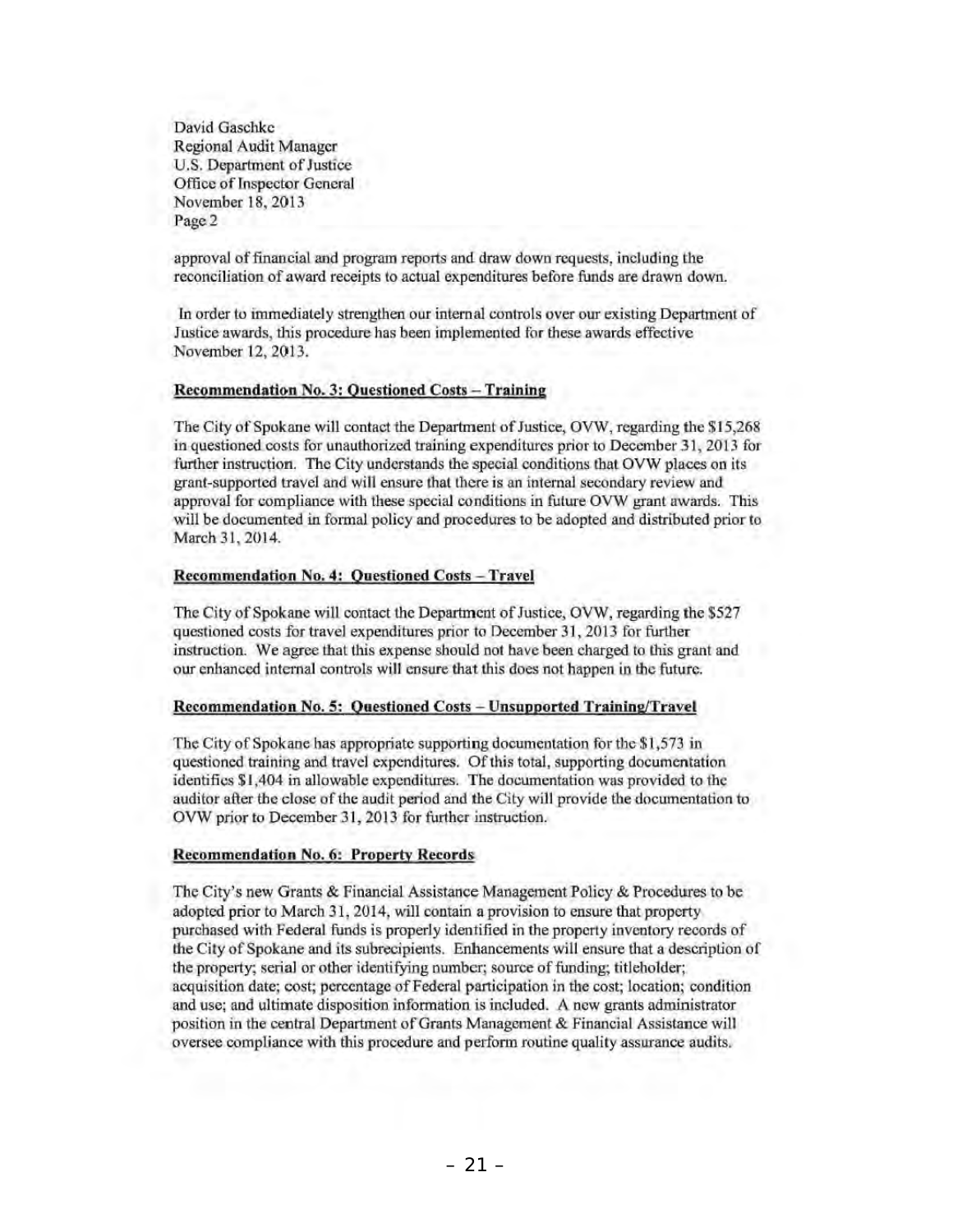David Gaschke Regional Audit Manager U.S. Department of Justice Officc of Inspector General November 18, 2013 Page 3

### Recommendation No.7: Contractor Reimbursements

The City of Spokane will require contractors provide adequate supporting documentation when requesting reimbursements. This requirement will be established in the new Grants & Financial Assistance Management Policy & Procedures as well as included as a requirement in all subrecipient contracts. A subrecipient contract template is under development by the central Grants Management & Financial Assistance Department in conjunction with the Legal Department and will be implemented January 1, 2014.

### Recommendation No. 8: Reporting of Award-Related Expenditures

As indicated in our response to Recommendation No. 2, the City of Spokane is implementing a new policy and procedures that will include a provision for the central review and approval of financial and program reports and draw down requests, including the reconciliation of award receipts to actual expenditures before funds are drawn down.

In support of this effort, the City is also reviewing enhancements to its accounting system and processes that will provide for improved segregation and tracking of expenditures and revenues associated with multiple funding sources but related to an overall project.

### Recommendation No. 9: Program Accountability

The City of Spokane is currently in the process of reviewing central grant tracking and management systems that will provide for increased oversight aud review throughout the lifecycle of a grant project. One of our system requirements includes the ability to more effectively monitor and report on program performance. Additionally, we are implementing an enhanced oversight process when identifying and pursuing grant funding for projects to ensure that grant programs align with identified strategic initiatives of the City.

We intend to have a central grant tracking and management system in use by January 1, 2014.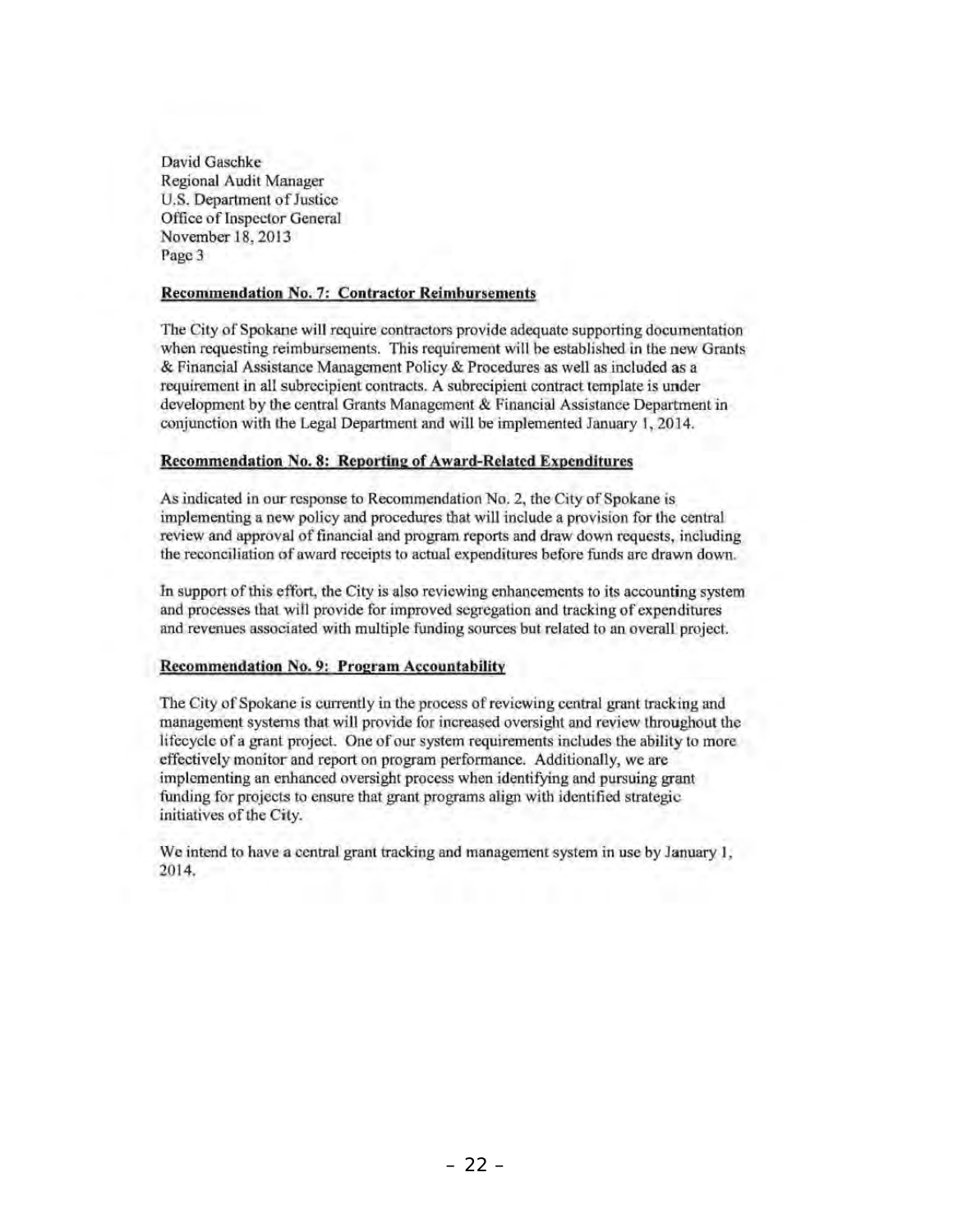David Oaschkc Rcgional Audit Manager U.S. Department of Justice Office of Inspector General November 18,2013 Page 4

A final copy of the adopted policy and procedures referenced throughout this response will be provided to OVW no later than March 31, 2014.

Thank you for providing us the opportunity to respond to your report. **If I** can provide any additional infonnation or address any additional questions or concerns, please contact me at your convenience at (509) 625-6091, or jstapleton@spokanecity.org.

Sincerely,

Commission P. Stapleton <u>enimye</u>

Cc: Frank Straub, Chief of Police Tim Schwering, Director or Strategic Initiatives Gavin Cooley, Chief Financial Officer Pam Dolan, Accounting Director Office of Violence Against Women, DOJ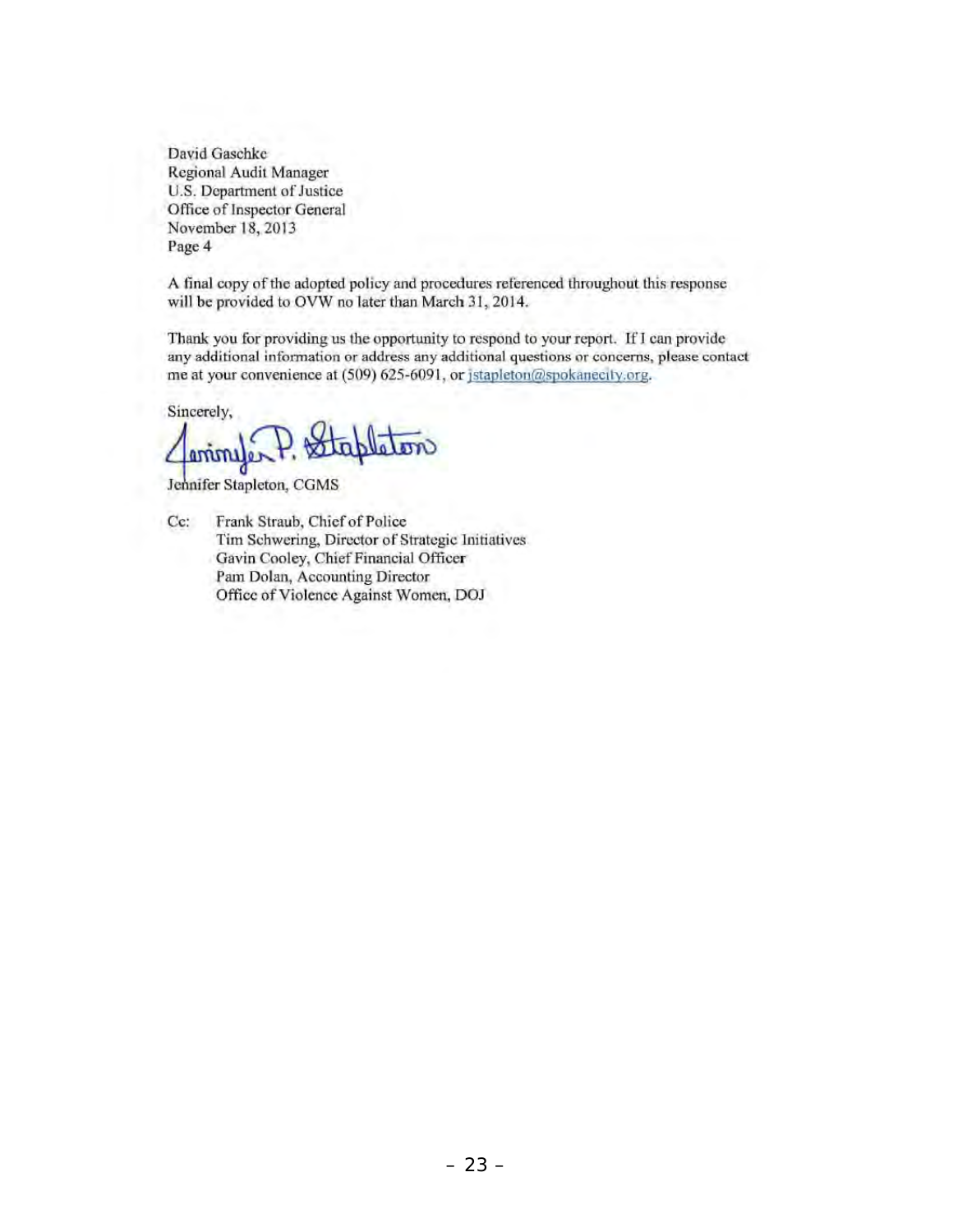## **APPENDIX IV**

## **RESPONSE TO THE DRAFT AUDIT REPORT OFFICE ON VIOLENCE AGAINST WOMEN**



U.S. Department of Justice **Office on Violence Against Women** *Washjngton, DC. 20530* 

December 4, 2013

#### MEMORANDUM

| TO:      | David J. Gaschke<br>Regional Audit Manager<br>San Francisco Regional Audit Office                                                                         |
|----------|-----------------------------------------------------------------------------------------------------------------------------------------------------------|
| FROM:    | Bea Hanson<br>Acting Director<br>Office on Violence Against Women<br>Rodney Samuels<br>Audit Liaison/Staff Accountant<br>Office on Violence Against Women |
| SUBJECT: | Response to the Draft Audit Report - Audit of the Office on<br>Violence Against Women Grants Awarded to the City of Spokane,<br>Washington                |

This memorandum is in response to your correspondence dated October 30, 2013 transmitting the above draft audit report for the City of Spokane. We consider the subject report resolved and request written acceptance of this action from your office.

The report contains nine recommendations and \$17,368 in questioned costs. The Office on Violence Against Women (OVW) is committed to working with the grantee to address each recommendation and bring them 10 a close as quickly as possible. The following is our analysis of the audit recommendations.

I) Ensure that Spokane strengthens its internal controls over the Master Vendors List by limiting who has access to the list in order to minimize the potential risk of unauthorized changes to vendor information,

OVW does agree with this recommendation. We will coordinate with the Spokane to ensure that they strengthen its internal controls over the Master Vendors List by limiting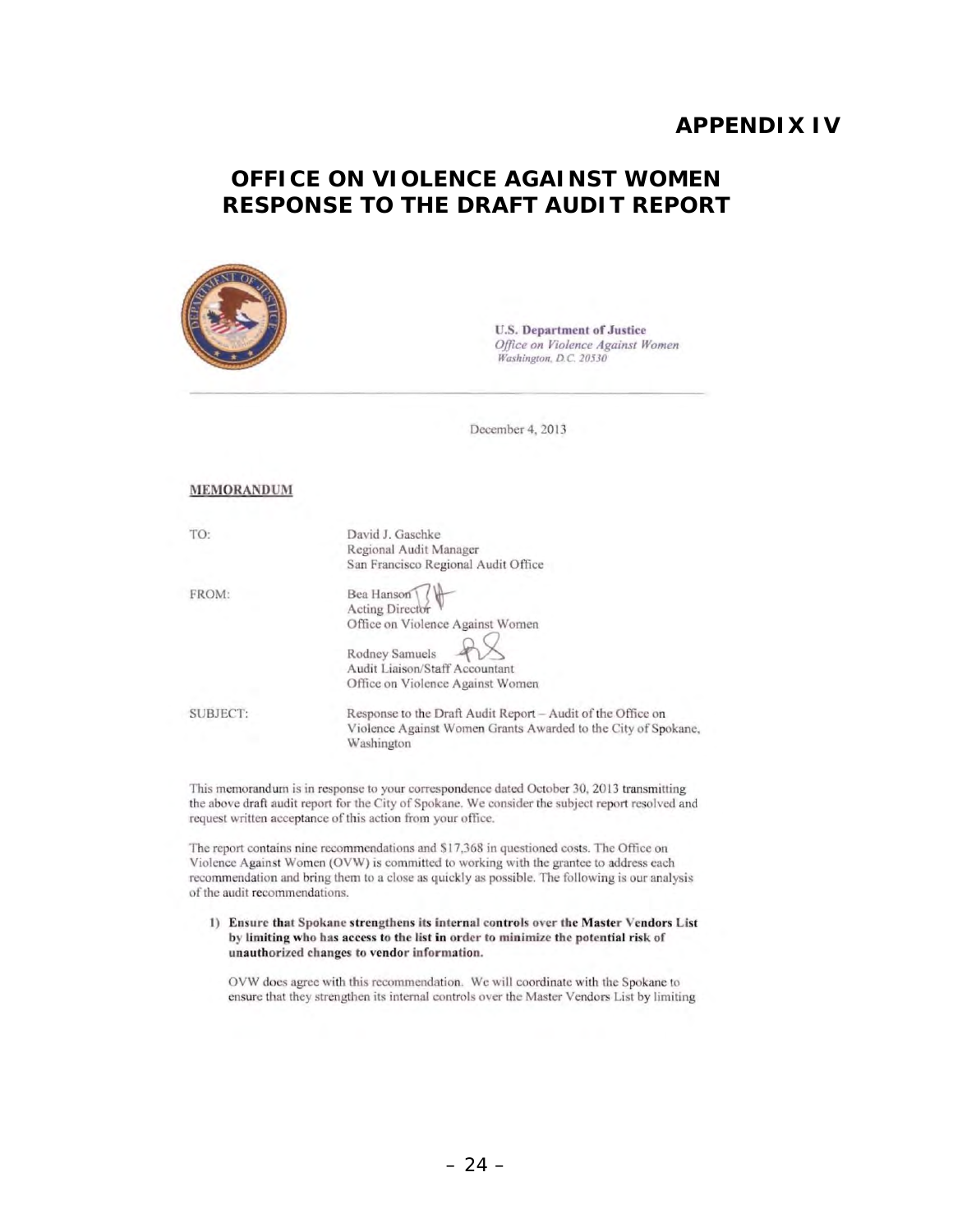who has access to the list in order to minimize the potential risk of unauthorized changes to vendor information.

#### 2) Ensure that Spokane formalizes its new procedures that involve the reconciliation of award receipts to actual expenditures before funds are drawn down.

OVW does agree with the recommendation. We will coordinate with the Spokane to ensure that they formalize its new procedures that involve the reconciliation of award receipts to actual expenditures before funds are drawn down.

#### 3) Remedy the S15,268 in questioned costs related to unauthorized training expenditures.

OVW does agree with the recommendation. We will coordinate with the Spokane to remedy the S 15,268 in questioned costs related to unauthorized training expenditures.

#### 4) Remedy the \$527 in questioned costs related to unauthorized travel expenses.

OVW does agree with the recommendation. We will coordinate with Spokane to remedy the \$527 in questioned costs related to unauthorized travel expenses.

#### 5) Remedy the \$1,573 in questioned costs related to unsupported training and travel expenses.

OVW docs agree with the recommendation. We will coordinate with the Spokane to remedy the \$1,573 in questioned costs related to unsupported training and travel expenses.

#### 6) Ensure that Spokane maintains accountable property inventory records that identify al award-funded property as federally funded and include the award number.

*OVW* does agree with the recommendation. We will coordinate with Spokane to ensure that they maintain accountable property inventory records that identify all award-funded property as federally funded and include the award number.

#### 7) Ensure that Spokane establishes written policy and procedures to ensure its contractors provide adequate supporting documentation when requesting reimbursements.

*OVW* does agree with the recommendation. We will coordinate with Spokane to ensure that they establish written policy and procedures to ensure its contractors provide adequate supporting documentation when requesting reimbursements.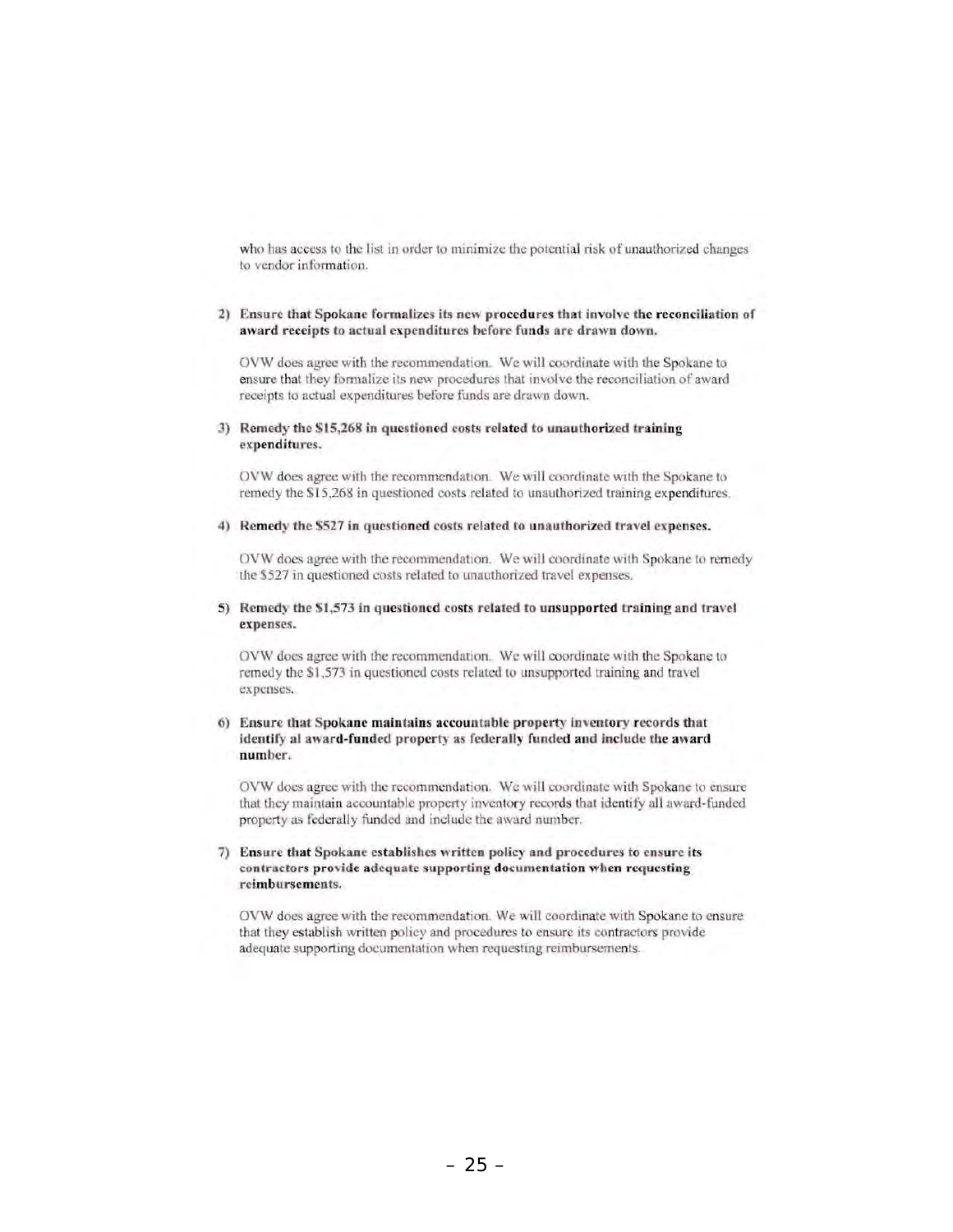#### **8) Ensure that Spokane accurately includes all award-related expenditures on its FFR's, regardless** of whether **it received reimbursement for those expenditures.**

**OVW does agree with the recommendation. We wi ll coordinate with Spokane to ensure**  that they accurately include all award-related expenditures on its FFR-s. regardless of whether it received reimbursement for those expenditures.

#### **9) Work with Spokane to identify solutions to ensure that investigations related to crimes against the elderly are not neglected as a result of otber program activity.**

OVW does agree with the recommendation. We will coordinate with Spokane to ensure **that we identify solutions to ensure that investigations related to crimes against lhe**  elderly are not neglected as a result of other program activity.

We appreciate the opportunity to review and comment on the draft report. If you have any **questions or require additional infonnation, please contact Rodney Samuels of my staff at**  (202) 51 4-9820.

cc Angela Wood **Accounting Officer**  Office on Violence Against Women (OVW)

> Louise M. Duhamel, Ph.D. **Acting Assistant Director Audit Liaison Group Justice Management Division**

**Janice Greene**  Program Specialist **Office on Violence Against Women**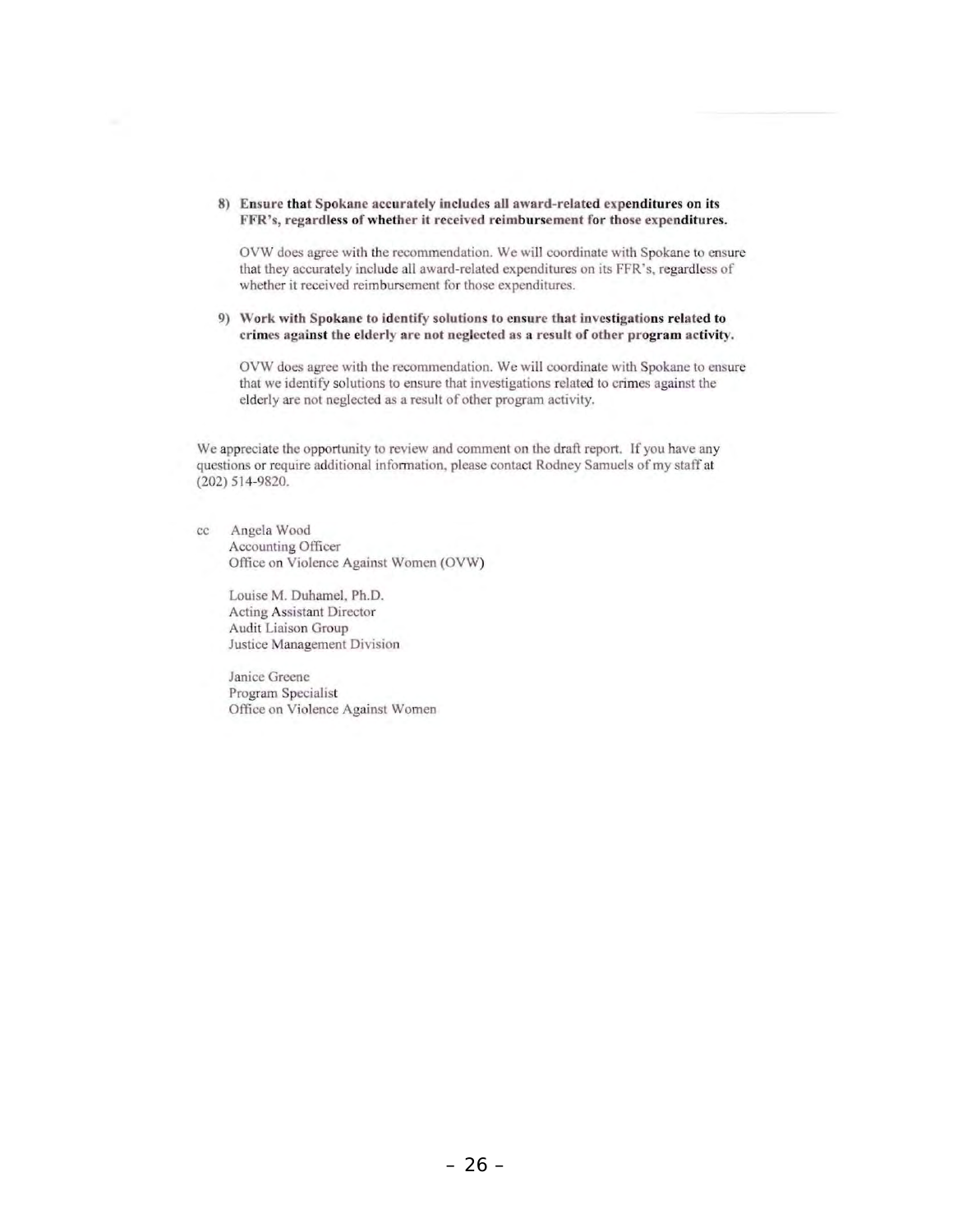# **OFFICE OF THE INSPECTOR GENERAL ANALYSIS AND SUMMARY OF ACTIONS NECESSARY TO CLOSE THE REPORT**

 and the Office on Violence Against Women (OVW). Spokane's and OVW's The Department of Justice Office of the Inspector General (OIG) provided a draft of this audit to the City of Spokane, Washington (Spokane) responses are incorporated in appendices III and IV of this final report, respectively. The following provides the OIG analysis of the responses and a summary of OVW's actions necessary to close the report.

### **Recommendation Number:**

 **1.** Resolved. OVW concurred with our recommendation that it ensure that of unauthorized changes to vendor information. Spokane strengthens its internal controls over the Master Vendor List by limiting who has access to the list in order to minimize the potential risk

 unauthorized changes to vendor information. Spokane stated that it was Department, and that the Accountant II's ability to add or modify data in In its response, Spokane agreed that its internal controls over the Master Vendor List should be strengthen to minimize the potential risk of in the process of enhancing its segregation of duties in the Accounting the master Vendor List will be removed. Spokane also noted that it expects the new procedures to be implemented and documented prior to December 31, 2013.

 Spokane's new procedures strengthen internal controls over who has This recommendation can be closed when OVW provides evidence that access to its Master Vendor List to minimize risk of unauthorized changes to vendor information.

**2. Resolved**. OVW concurred with our recommendation that it ensure that Spokane formalizes its new procedures that involve the reconciliation of award receipts to actual expenditures before funds are drawn down.

 In its response, Spokane agreed that it needs to improve its internal to manage this department. Spokane is currently drafting Grants and controls over its grant drawdowns. Additionally, Spokane stated that it recently passed an ordinance establishing a new central Department of Grants Management and Financial Assistance, and has hired an individual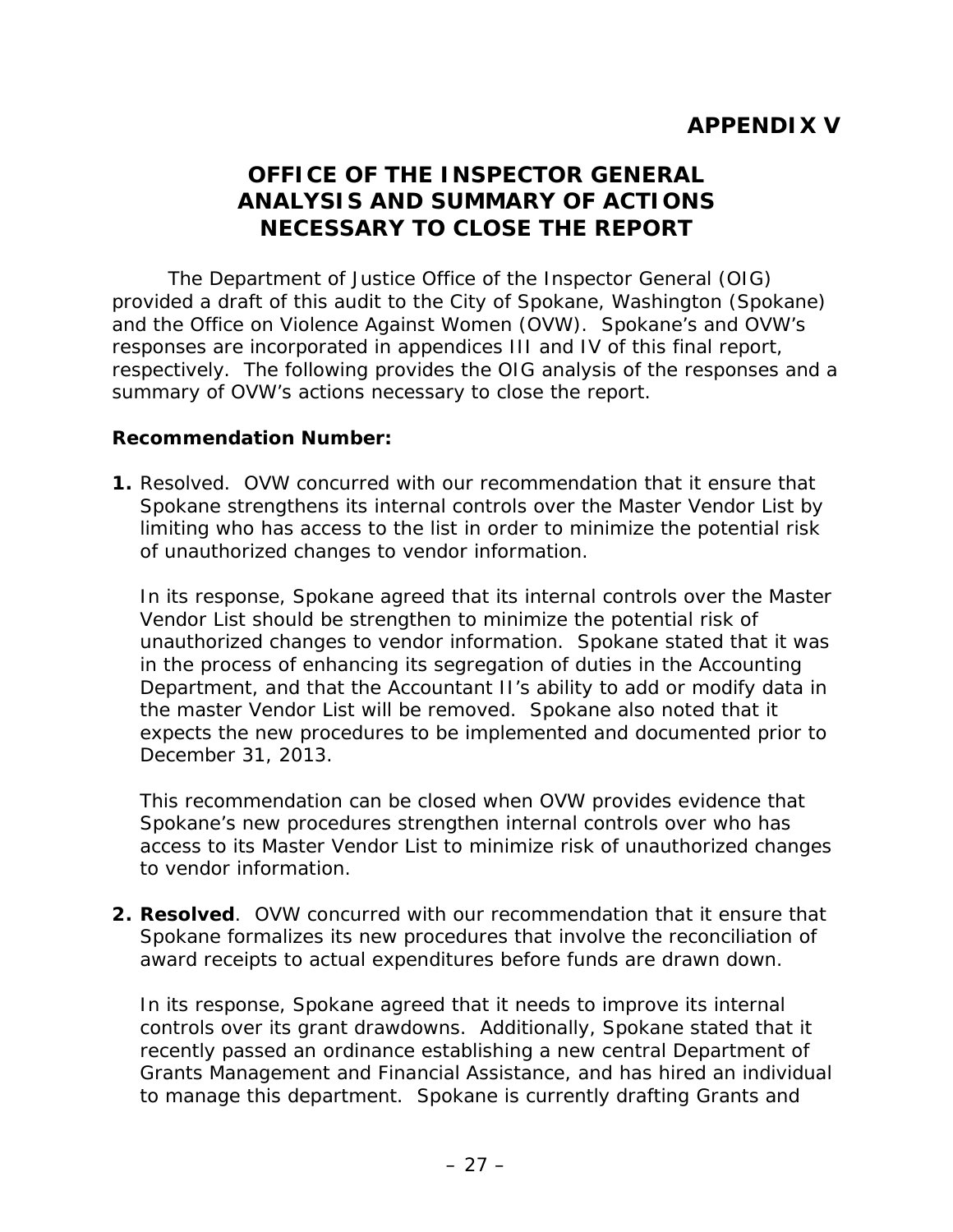Financial Assistance Policy and Procedures that will require review and approval of financial and program reports and drawdown requests, as well as a requirement to reconcile all reward receipts to actual expenditures before funds are drawn down. Spokane expected its Grants & Financial Assistance Policy and Procedures to be completed by March 31, 2014.

This recommendation can be closed when OVW provides evidence that Spokane's Grants & Financial Assistance Policy and Procedures addresses the requirement to reconcile award receipts to expenditures before funds are drawn down.

**3. Resolved.** OVW concurred with our recommendation that Spokane remedy the \$15,268 in questioned costs related to unauthorized training expenditures.

 In its response, Spokane stated that it understands the Special Conditions that OVW placed on grant-supported travel and will ensure that there is this new requirement will be documented in formal policy and procedures an internal secondary review and approval for compliance with special conditions in future OVW grant awards. Additionally, Spokane stated that scheduled to be implemented by March 31, 2014. Furthermore, Spokane stated that it will contact OVW regarding the \$15,268 in questioned costs before December 31, 2013, for further instruction.

 (1) Spokane has remedied the \$15,268 in unauthorized training This recommendation can be closed when OVW provides evidence that expenditures and (2) Spokane's policy and procedures have been implemented to require a secondary review and approval of grant-related travel for compliance with the grant's special conditions.

 **4. Resolved**. OVW concurred with our recommendation that Spokane expenses. remedy the \$527 in questioned costs related to unallowable travel

 future. Additionally, Spokane stated that it would contact OVW regarding the \$527 in questioned costs for further instruction. In its response, Spokane agreed that the \$527 questioned expense should not have been charged to the OVW grant, and noted that enhanced internal controls will ensure that this does not occur in the

 Spokane has remedied the \$527 unauthorized travel expenditures. This recommendation can be closed when OVW provides evidence that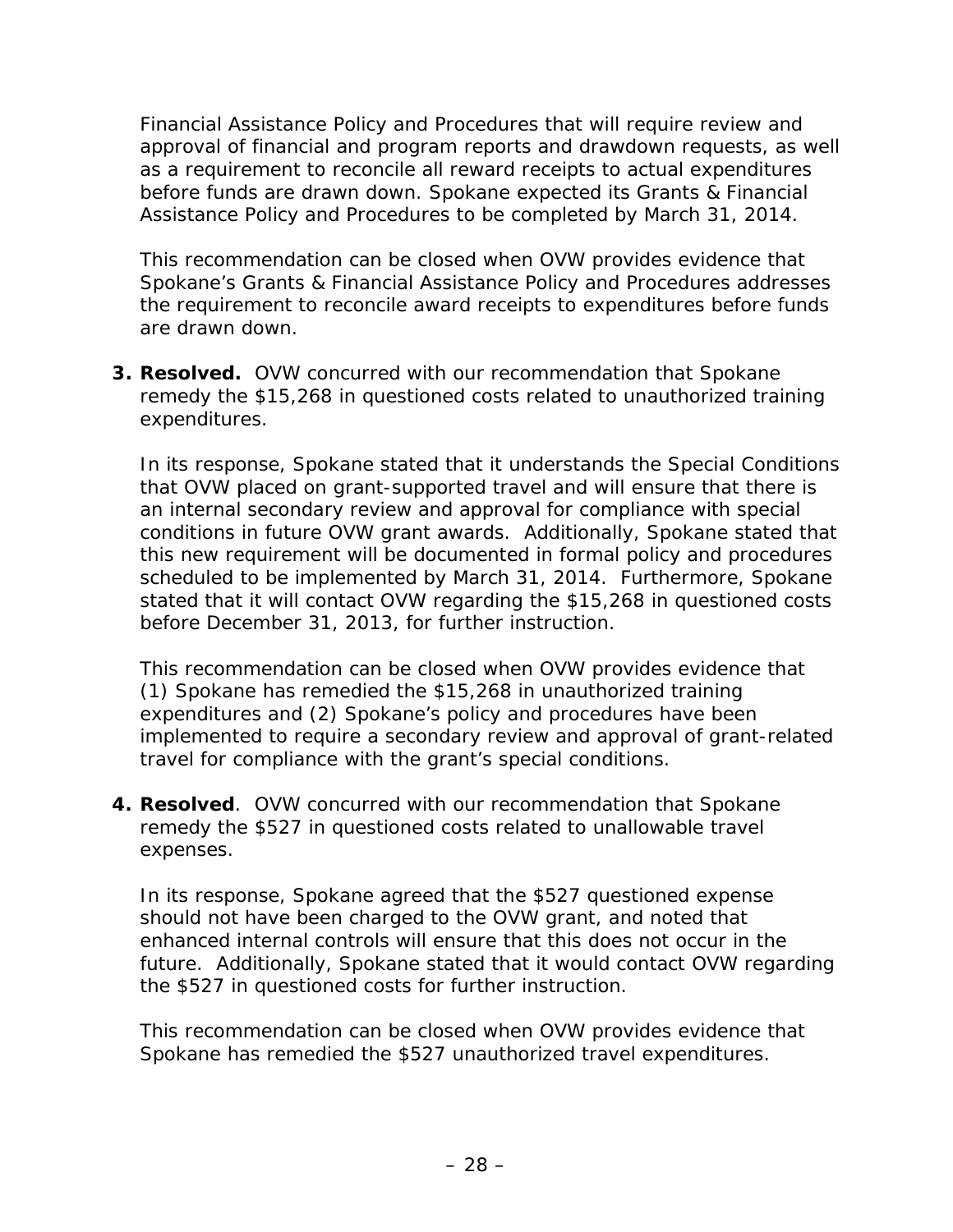**5. Resolved**. OVW concurred with our recommendation that Spokane remedy the \$1,573 in questioned costs related to unsupported training and travel expenditures.

 would provide OVW with the documentation prior to December 31, 2013, In its response, Spokane stated it has appropriate supporting documentation for \$1,573 in questioned training and travel expenditures, of which it believes \$1,404 is allowable. Spokane also stated that it for further instruction.

 Spokane has remedied the \$1,573 in questioned training and travel This recommendation can be closed when OVW provides evidence that expenditures.

 **6. Resolved**. OVW concurred with our recommendation that it ensure that Spokane maintains accountable property inventory records that identify number. all award-funded property as federally funded and include the award

number.<br>In its response, Spokane stated its new Grants and Financial Assistance funding, titleholder, acquisition date, cost, percentage of Federal disposition of the property are included. Further, Spokane noted that its' will perform routine quality assurance audits. Management Policy and Procedures are to be adopted by March 31, 2014, and will contain a provision to ensure that property purchased with federal funds is properly identified in the property inventory records of the city and its sub-recipients. Enhancements will ensure that the property description, serial or other identifying number, source of participation in the cost, location, condition and use, as well as ultimate new grants administrator will oversee compliance of this procedure, and

This recommendation can be closed when OVW provides evidence that Spokane's new policy requires that inventory records identify all grantfunded property as federally funded and include the grant number.

 **7. Resolved**. OVW concurred with our recommendation that it ensure that Spokane establish written policy and procedures to ensure its contractors provide adequate supporting documentation when requesting reimbursements.

 Management Policy and Procedures manual will require contractors to reimbursements, and the requirement will be applicable to sub-recipients In its response, Spokane stated its' Grants and Financial Assistance provide adequate supporting documentation when requesting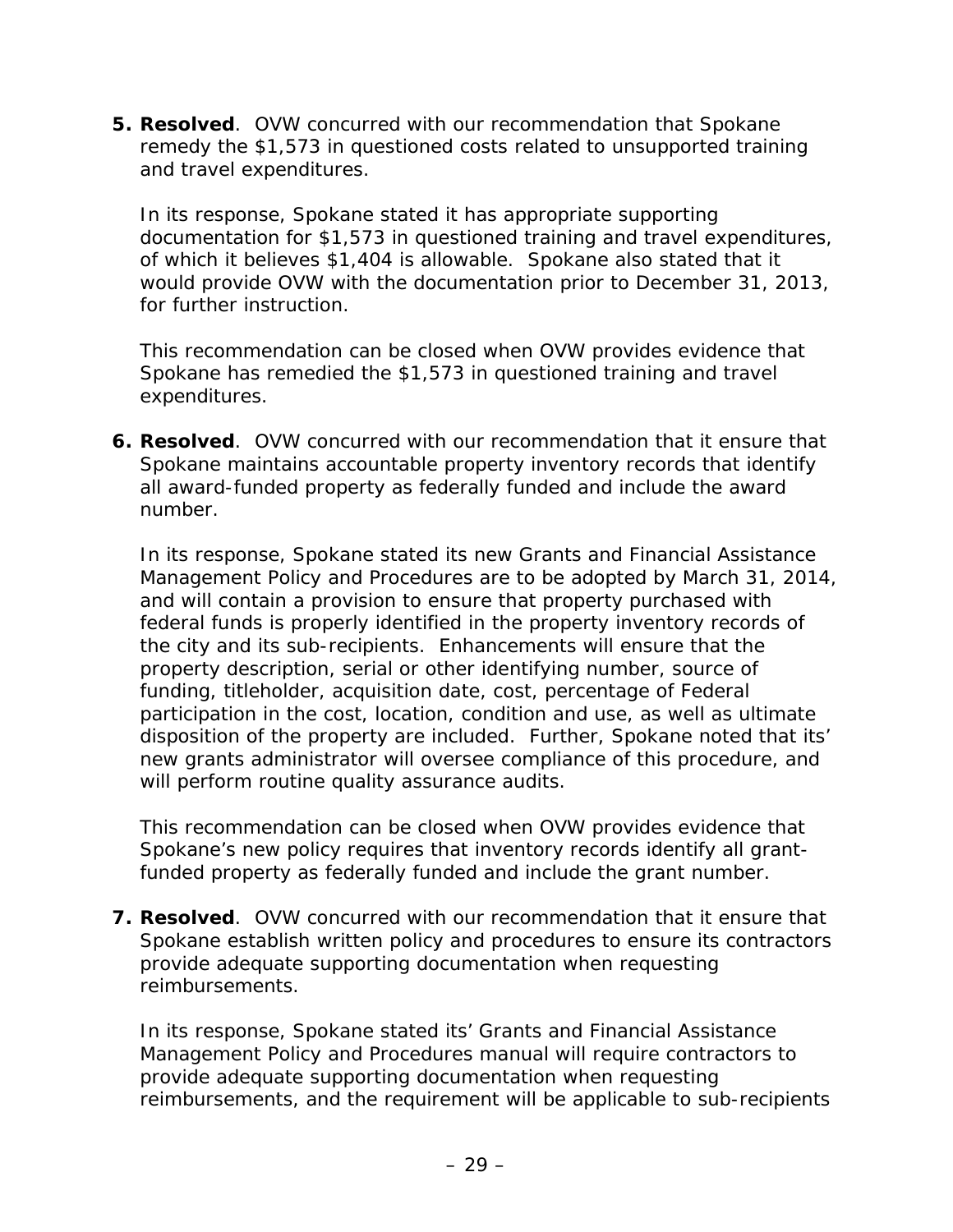as well. Additionally, a sub-recipient contract template is being developed by the Grants Management and Financial Assistance Department in conjunction with Spokane's Legal Department and it expects to implement it on January 1, 2014.

This recommendation can be closed when OVW provides evidence that Spokane has established policy and procedures to ensure contractors provide adequate supporting documentation when requesting reimbursements.

 **8. Resolved**. OVW concurred with our recommendation that it ensure that Spokane accurately includes all award-related expenditures on its FFRs, regardless of whether it received reimbursement for those expenditures.

 drawn down. Further, Spokane is reviewing enhancements to its accounting system and processes that will improve segregation and the In its response, Spokane stated it is implementing new policies and procedures that will include a provision for a central review and approval of financial and program reports, and drawdown requests, including the reconciliation of award receipts to actual expenditures before funds are tracking of expenditures and revenues associated with multiple funding sources, but related to an overall project.

 Spokane has established policies and procedures to ensure that it This recommendation can be closed when OVW provides evidence that includes all award-related expenditures on its FFRs, regardless of whether it received reimbursement for those expenditures.

 **9. Resolved**. OVW concurred with our recommendation that it work with Spokane to identify solutions to ensure that investigations related to crimes against the elderly are not neglected as a result of other program activity.

 projects to ensure that grant programs align with identified strategic In its response, Spokane stated it is currently in the process of reviewing central grant tracking and management systems that will provide for increased oversight throughout the grant's lifecycle. Spokane has required that the system effectively monitor and report on program performance. Additionally, Spokane is implementing an enhanced oversight process when identifying and pursuing grant funding for initiatives. The central grant tracking and management system is to be in use by January 1, 2014.